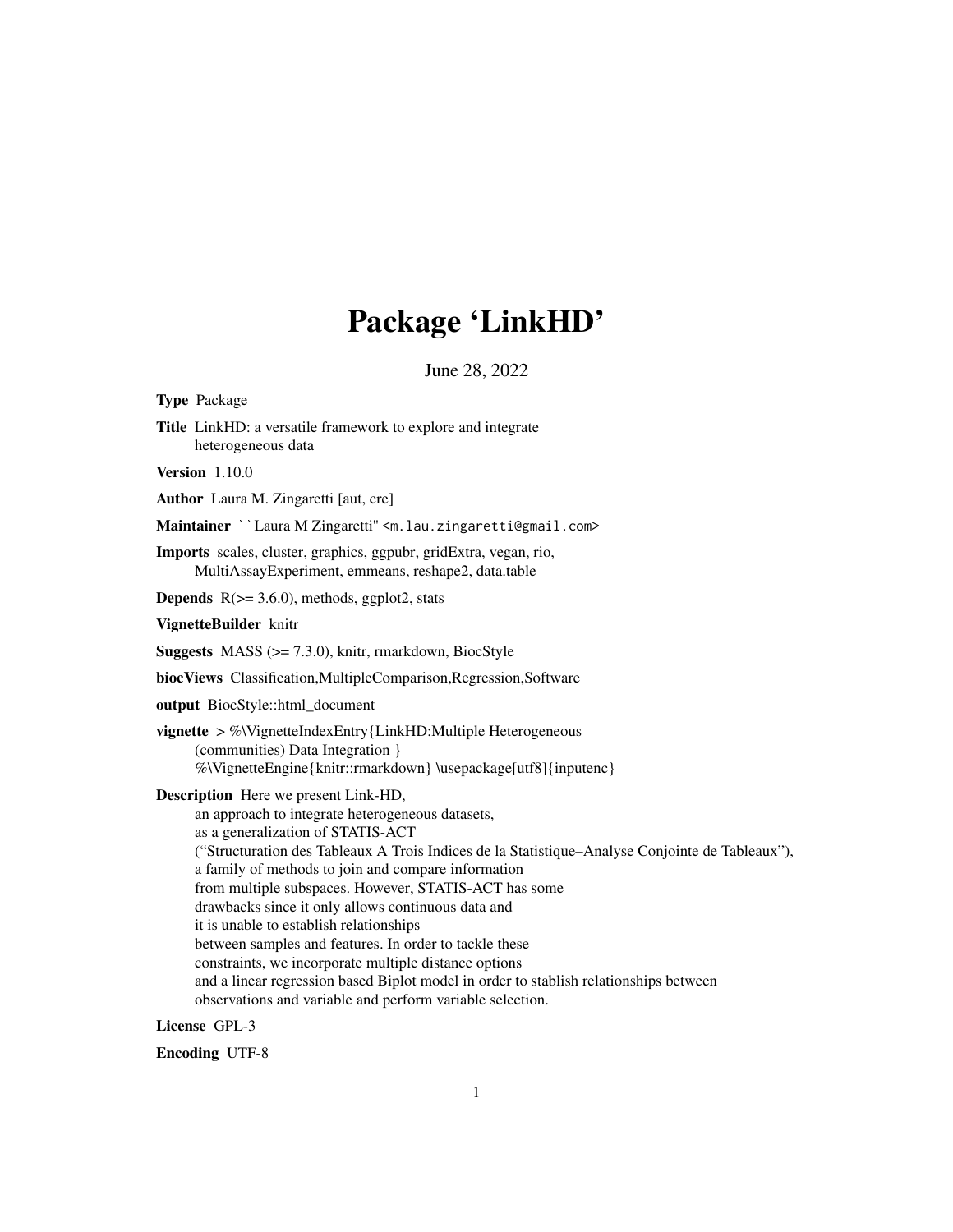2 R topics documented:

Collate 'Read\_Data.R' 'DataProcessing.R' 'DistStatis-Class.R' 'LinkData.R' 'CompromisePlot.R' 'VarSelection.R' 'GlobalPlot.R' 'CorrelationPlot.R' 'VarSelection-Class.R' 'Auxiliares.R' 'ComputeDistance.R' 'dAB.R' 'OTU2Taxa.R'

LazyData true

NeedsCompilation no

Roxygen list(wrap=FALSE)

RoxygenNote 6.1.1

git\_url https://git.bioconductor.org/packages/LinkHD

git\_branch RELEASE\_3\_15

git\_last\_commit baa3721

git\_last\_commit\_date 2022-04-26

Date/Publication 2022-06-28

## R topics documented:

| 3              |
|----------------|
| $\overline{4}$ |
| 5              |
| 5              |
| 6              |
| 7              |
| 9              |
| 10             |
| -11            |
| 11             |
| <sup>12</sup>  |
| 13             |
| 14             |
| 16             |
| 17             |
| <b>18</b>      |
|                |
| 20             |
| 21             |
| 22             |
| 23             |
| 24             |
| 25             |
| 26             |
| 27             |
|                |

**Index** [29](#page-28-0)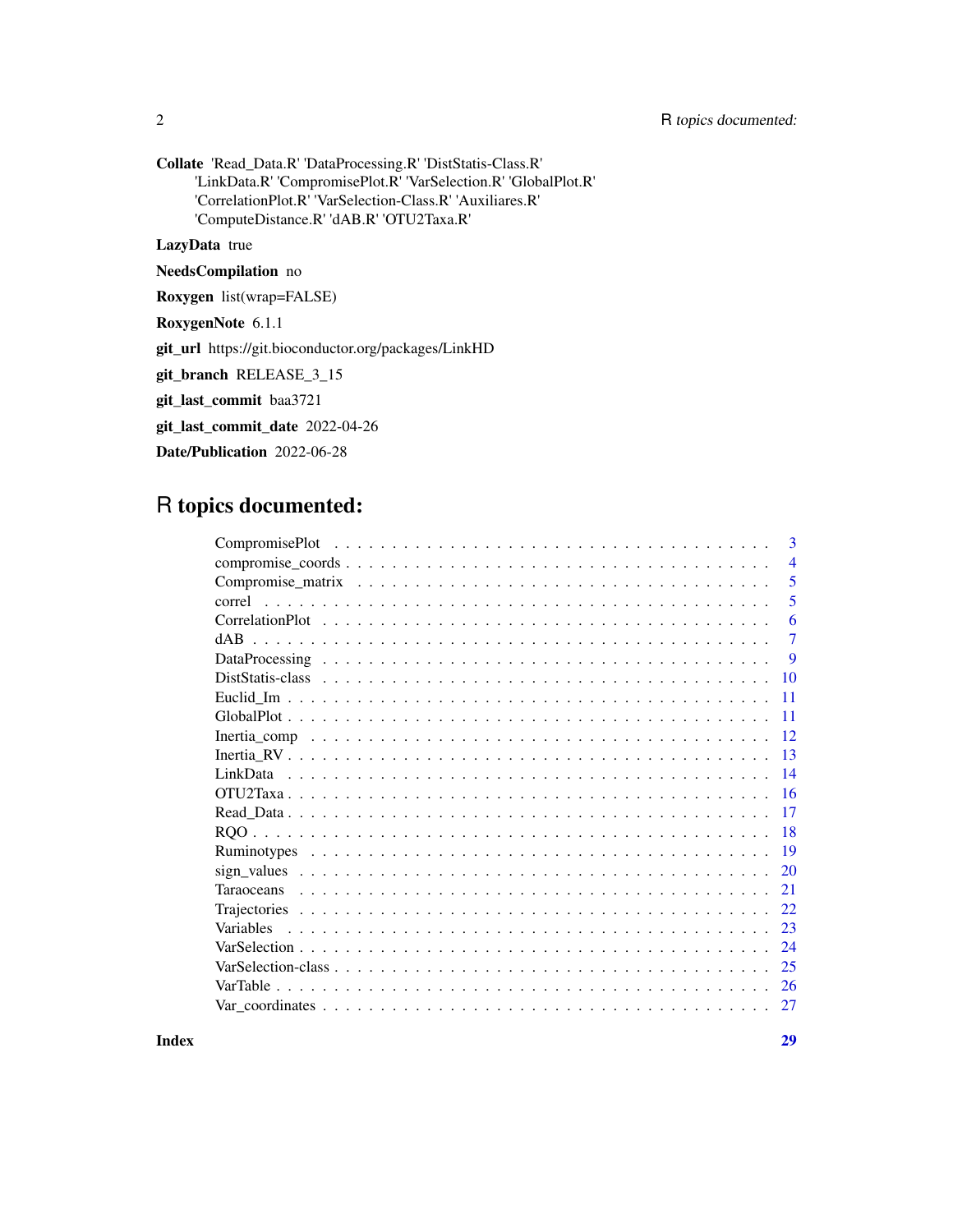<span id="page-2-0"></span>CompromisePlot *Compromise-Plot*

#### Description

Plot a CompromisePlot of a DiStatis object

#### Usage

```
## S4 method for signature 'DistStatis'
CompromisePlot(x,x_lab=NULL, y_lab=NULL,
Name=NULL, pchPoints=2, colObs=NULL,...)
```
## Arguments

| x         | DistStatis class object.                                                                                                                     |
|-----------|----------------------------------------------------------------------------------------------------------------------------------------------|
| x_lab     | a character indicating x_label. Default is x.                                                                                                |
| y_lab     | a character indicating y_label. Default is y.                                                                                                |
| Name      | a character indicating plot title.                                                                                                           |
| pchPoints | pch for points in scatter plot.                                                                                                              |
| colObs    | is a character indicating the color for the observations. By Default is the QR<br>(indicating the Quality of Representation of observations) |
| $\cdots$  | additional parameters from ggplot2 library                                                                                                   |

#### Value

plotted CompromisePlot/s of the component/s of the given DistStatis object.

#### Author(s)

Laura M. Zingaretti

```
{
```

```
data(Taraoceans)
pro.phylo <- Taraoceans$taxonomy[ ,'Phylum']
TaraOc<-list(Taraoceans$phychem,as.data.frame(Taraoceans$pro.phylo),
as.data.frame(Taraoceans$pro.NOGs))
TaraOc_1<-scale(TaraOc[[1]])
Normalization<-lapply(list(TaraOc[[2]],TaraOc[[3]]),
function(x){DataProcessing(x,Method='Compositional')})
colnames(Normalization[[1]])=pro.phylo
colnames(Normalization[[2]])=Taraoceans$GO
TaraOc<-list(TaraOc_1,Normalization[[1]],Normalization[[2]])
names(TaraOc)<-c('phychem','pro_phylo','pro_NOGs')
```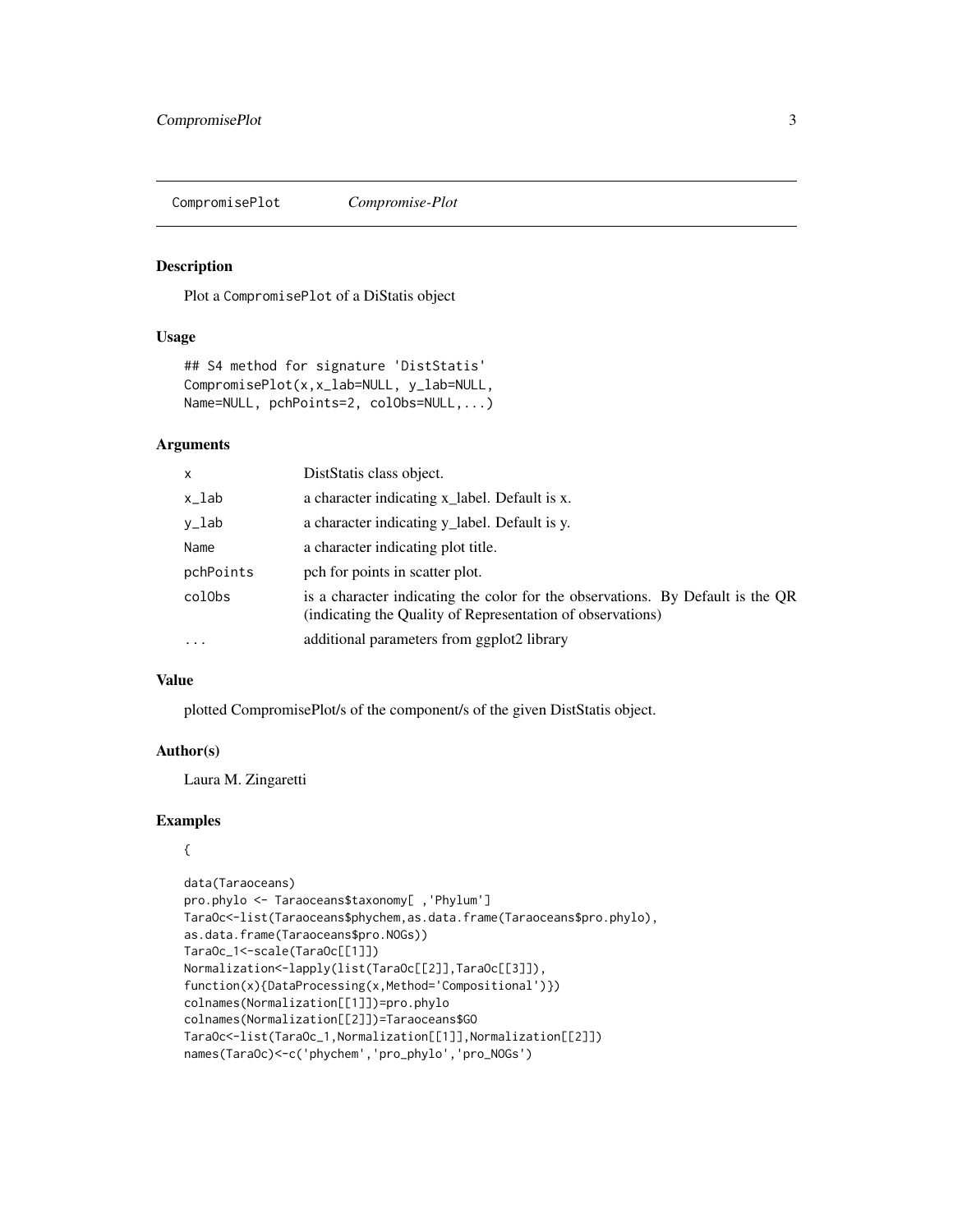```
TaraOc<-lapply(TaraOc,as.data.frame)
Output<-LinkData(TaraOc,Scale =FALSE,Distance = c('ScalarProduct','Euclidean','Euclidean'))
CompromisePlot(Output) +
theme(panel.grid.major = element_blank(), panel.grid.minor = element_blank(),
panel.background = element_blank(), axis.line = element_line(colour = 'black'))
```
}

compromise\_coords *compromise\_coords*

#### **Description**

Accessor to compromise coordinates from LinkData output.

#### Usage

```
## S4 method for signature 'DistStatis'
compromise_coords(x)
```
#### Arguments

x an object from DistSatis class.

#### Value

compromise\_coords coordinates of observations in the compromise configuration from LinkData function

```
{
data(Taraoceans)
pro.phylo <- Taraoceans$taxonomy[ ,'Phylum']
TaraOc<-list(Taraoceans$phychem,as.data.frame(Taraoceans$pro.phylo)
,as.data.frame(Taraoceans$pro.NOGs))
TaraOc_1<-scale(TaraOc[[1]])
Normalization<-lapply(list(TaraOc[[2]],TaraOc[[3]]),
function(x){DataProcessing(x,Method='Compositional')})
colnames(Normalization[[1]])=pro.phylo
colnames(Normalization[[2]])=Taraoceans$GO
TaraOc<-list(TaraOc_1,Normalization[[1]],Normalization[[2]])
names(TaraOc)<-c('phychem','pro_phylo','pro_NOGs')
TaraOc<-lapply(TaraOc,as.data.frame)
Output<-LinkData(TaraOc,Scale =FALSE,Distance = c('ScalarProduct','Euclidean','Euclidean'))
compromise_coords(Output)
}
```
<span id="page-3-0"></span>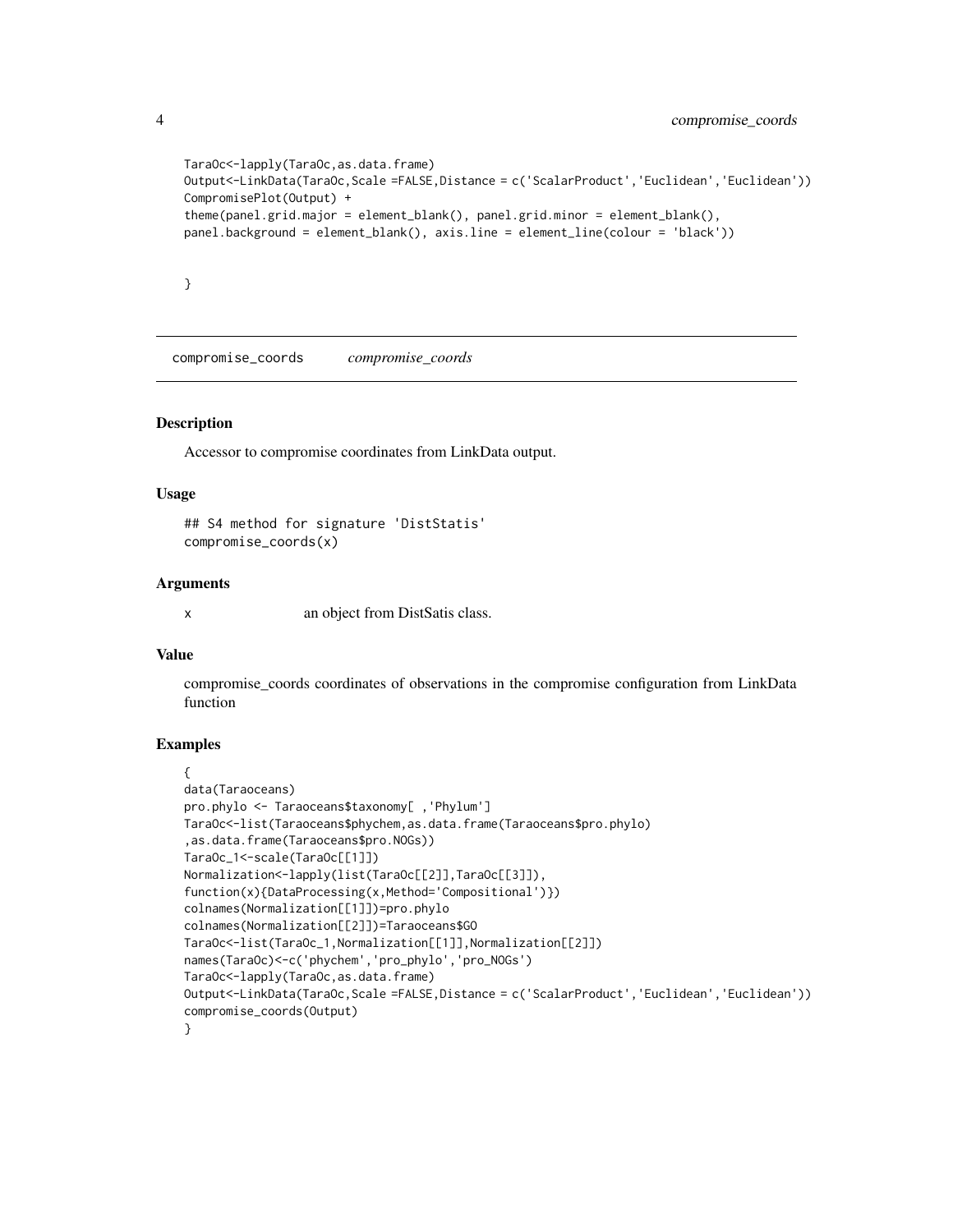<span id="page-4-0"></span>Compromise\_matrix *Compromise\_matrix*

## Description

Accessor to Compromise Matrix from LinkData output.

#### Usage

```
## S4 method for signature 'DistStatis'
Compromise_matrix(x)
```
#### Arguments

x an object from DistSatis class.

## Value

Compromise\_matrix: Compromise matrix from LinkData object

#### Examples

```
{
data(Taraoceans)
pro.phylo <- Taraoceans$taxonomy[ ,'Phylum']
TaraOc<-list(Taraoceans$phychem,as.data.frame(Taraoceans$pro.phylo)
,as.data.frame(Taraoceans$pro.NOGs))
TaraOc_1<-scale(TaraOc[[1]])
Normalization<-lapply(list(TaraOc[[2]],TaraOc[[3]]),
function(x){DataProcessing(x,Method='Compositional')})
colnames(Normalization[[1]])=pro.phylo
colnames(Normalization[[2]])=Taraoceans$GO
TaraOc<-list(TaraOc_1,Normalization[[1]],Normalization[[2]])
names(TaraOc)<-c('phychem','pro_phylo','pro_NOGs')
TaraOc<-lapply(TaraOc,as.data.frame)
Output<-LinkData(TaraOc,Scale =FALSE,Distance = c('ScalarProduct','Euclidean','Euclidean'))
Compromise_matrix(Output)
}
```
correl *correl*

#### Description

Accessor to RV (Vectorial correlation coefficient) from LinkData output.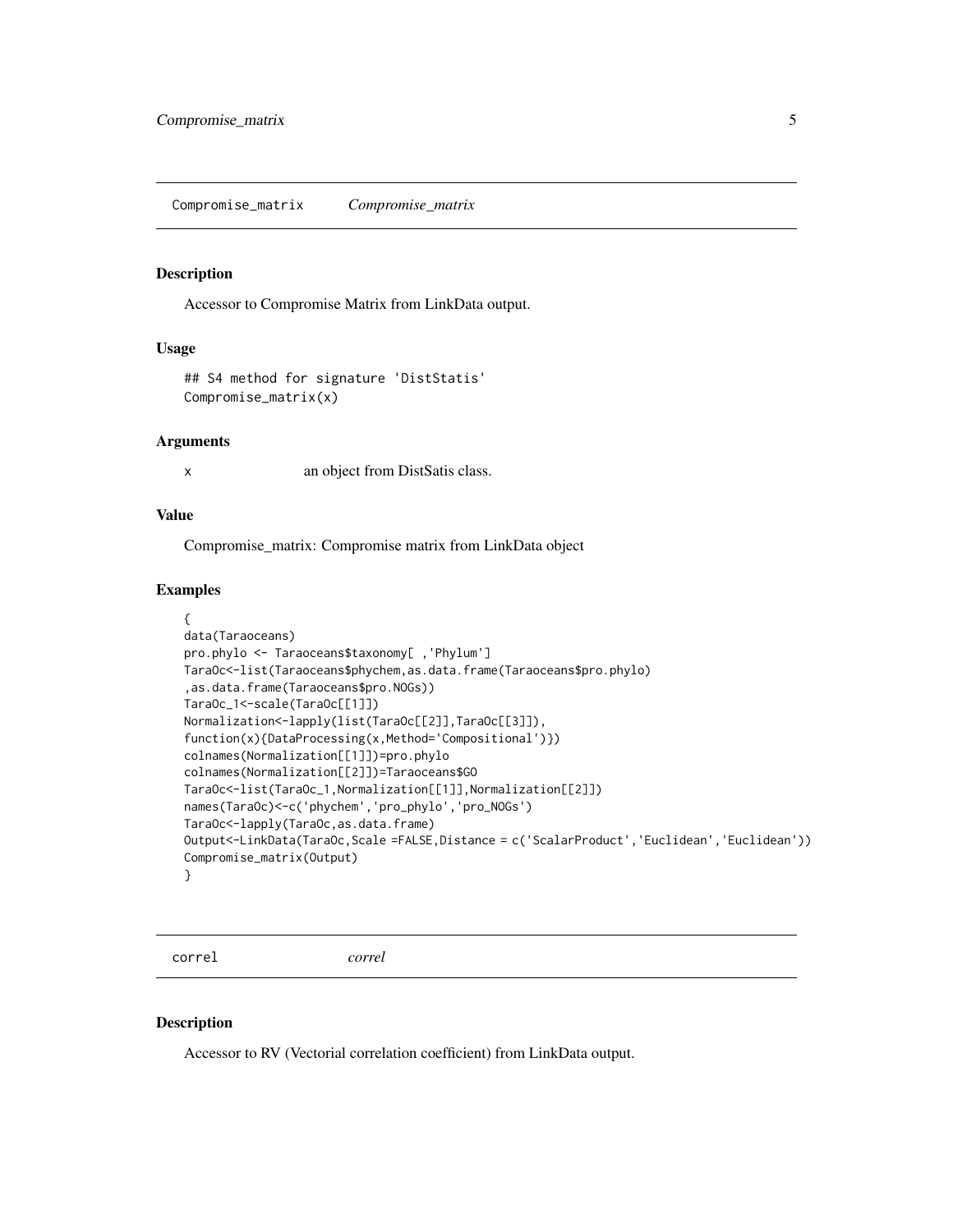#### <span id="page-5-0"></span>Usage

```
## S4 method for signature 'DistStatis'
correl(x)
```
## Arguments

x an object from DistSatis class.

#### Value

RV correlation coefficient for each input table to LinkData function

## Examples

```
{
data(Taraoceans)
pro.phylo <- Taraoceans$taxonomy[ ,'Phylum']
TaraOc<-list(Taraoceans$phychem,as.data.frame(Taraoceans$pro.phylo)
,as.data.frame(Taraoceans$pro.NOGs))
TaraOc_1<-scale(TaraOc[[1]])
Normalization<-lapply(list(TaraOc[[2]],TaraOc[[3]]),
function(x){DataProcessing(x,Method='Compositional')})
colnames(Normalization[[1]])=pro.phylo
colnames(Normalization[[2]])=Taraoceans$GO
TaraOc<-list(TaraOc_1,Normalization[[1]],Normalization[[2]])
names(TaraOc)<-c('phychem','pro_phylo','pro_NOGs')
TaraOc<-lapply(TaraOc,as.data.frame)
Output<-LinkData(TaraOc,Scale =FALSE,Distance = c('ScalarProduct','Euclidean','Euclidean'))
correl(Output)
}
```
CorrelationPlot *Correlation-Plot*

## Description

Plot a CorrelationPlot of a DistStatis object

#### Usage

```
## S4 method for signature 'DistStatis'
CorrelationPlot(x,...)
```
#### Arguments

| $\boldsymbol{\mathsf{x}}$ | an object from DistSatis class.            |
|---------------------------|--------------------------------------------|
| .                         | additional parameters from ggplot2 library |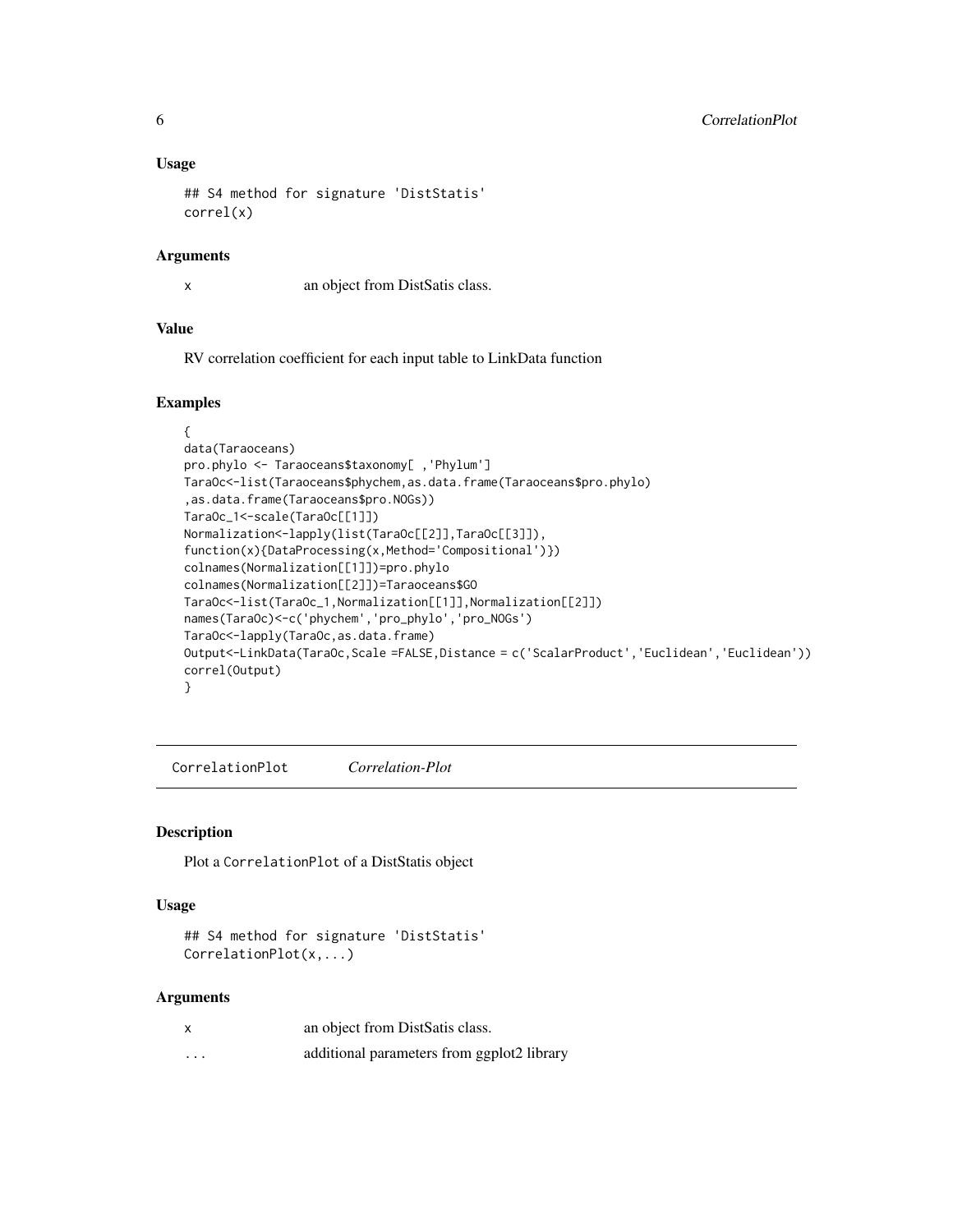#### <span id="page-6-0"></span> $dAB$  7

## Value

correlation plot between tables from a DistStatis object.

#### Author(s)

Laura M. Zingaretti

#### Examples

{

```
data(Taraoceans)
pro.phylo <- Taraoceans$taxonomy[ ,'Phylum']
TaraOc<-list(Taraoceans$phychem,as.data.frame(Taraoceans$pro.phylo),
as.data.frame(Taraoceans$pro.NOGs))
TaraOc_1<-scale(TaraOc[[1]])
Normalization<-lapply(list(TaraOc[[2]],TaraOc[[3]]),
function(x){DataProcessing(x,Method='Compositional')})
colnames(Normalization[[1]])=pro.phylo
colnames(Normalization[[2]])=Taraoceans$GO
TaraOc<-list(TaraOc_1,Normalization[[1]],Normalization[[2]])
names(TaraOc)<-c('phychem','pro_phylo','pro_NOGs')
TaraOc<-lapply(TaraOc,as.data.frame)
Output<-LinkData(TaraOc,Scale =FALSE,
Distance = c('ScalarProduct','Euclidean','Euclidean'))
CorrelationPlot(Output) +
theme(panel.grid.major = element_blank(), panel.grid.minor = element_blank(),
panel.background = element_blank(),
axis.line = element_line(colour = 'black'))
```
}

dAB *dAB*

#### **Description**

Function to estimate differential abundance (if nCluster in LinkData function is at least 2). The function uses a non parametric kruskal-wallis test follow up by corrected p-values. The function is robust since it doesn't assume normality on data distribution. This function calculates the differential abundance (at OTU level) betweeen all the communities data It is only used when CLusters (enterotypes-like) is activated in LinkData function. The function takes into account the compositional nature of the OTUs dataset. The differential expression is an alternative way to perform variable selection

#### Usage

```
dAB(x, Data, adjust. methods = "BH", threshold = 0.05)
```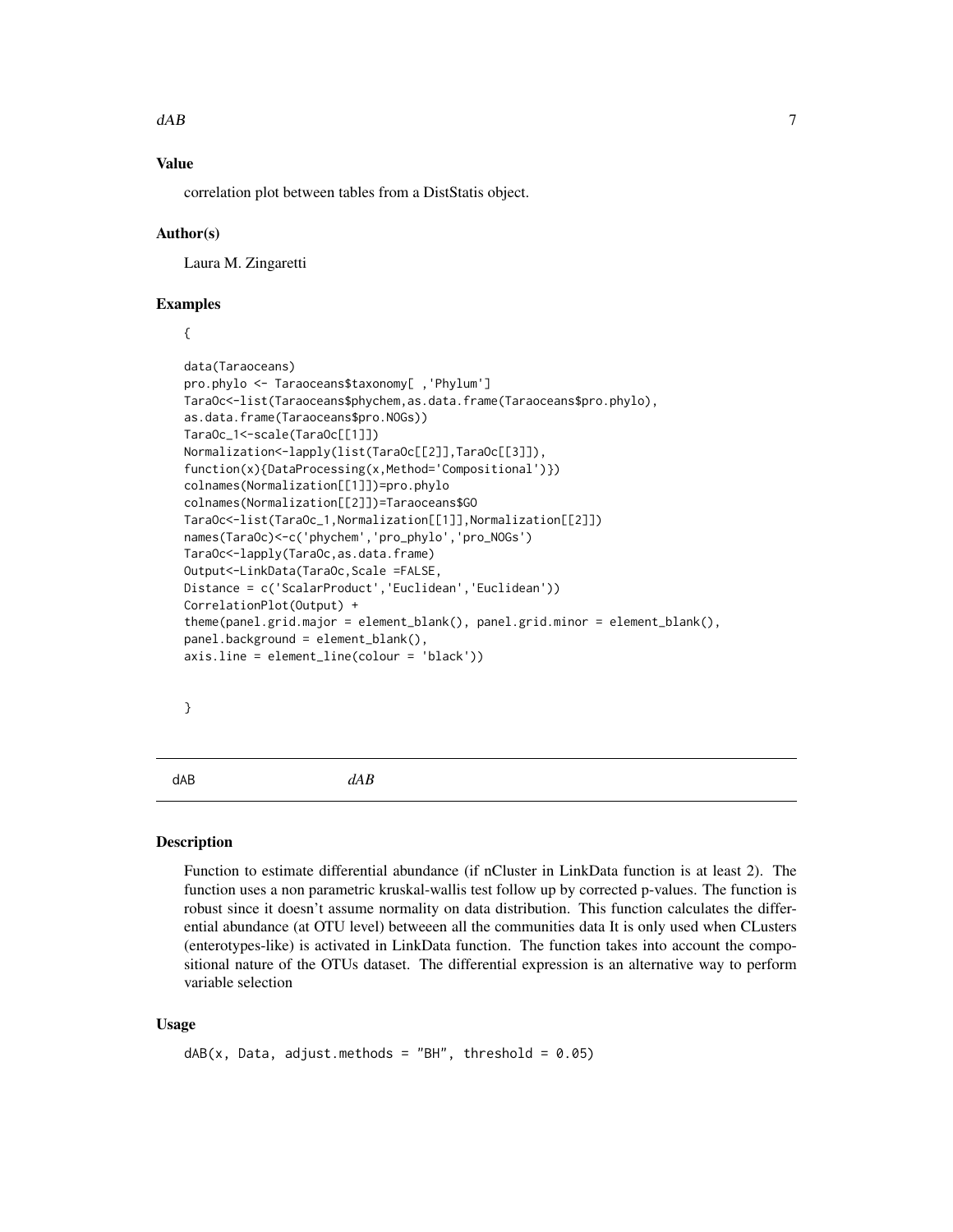#### Arguments

| x         | is an object of DistStatis Class.                                                                                                                                                                                   |
|-----------|---------------------------------------------------------------------------------------------------------------------------------------------------------------------------------------------------------------------|
| Data      | should be the same imput list than in LinkData object. If you integrated mi-<br>crobial communities and other types of data, please be careful: choose only the<br>microbial communities as input to dab object!!!! |
|           | adjust.methods character, correction method. Choose one between: c('holm', 'hochberg', 'hom-<br>mel', 'bonferroni', 'BH', 'BY', 'fdr', 'none').                                                                     |
| threshold | fixed pre-defined threshold value, which is referred to as the level of signifi-<br>cance.                                                                                                                          |

## Value

Diferentialb: a list with selected OTUs and their p-values.

## Author(s)

Laura M Zingatetti

## References

- 1.
- 2. Kruskal, W. H., & Wallis, W. A. (1952). Use of ranks in one-criterion variance analysis. Journal of the American statistical Association, 47(260), 583-621.
- 3. Benjamini, Y., and Hochberg, Y. (1995). Controlling the false discovery rate: a practical and powerful approach to multiple testing. Journal of the Royal Statistical Society Series B 57, 289–300.
- 4. Wright, S. P. (1992). Adjusted P-values for simultaneous inference. Biometrics 48, 1005–1013. (Explains the adjusted P-value approach.)

```
{
data(Taraoceans)
pro.phylo <- Taraoceans$taxonomy[ ,'Phylum']
TaraOc<-list(Taraoceans$phychem,
as.data.frame(Taraoceans$pro.phylo),as.data.frame(Taraoceans$pro.NOGs))
TaraOc_1<-scale(TaraOc[[1]])
Normalization<-lapply(list(TaraOc[[2]],TaraOc[[3]]),
function(x){DataProcessing(x,Method='Compositional')})
colnames(Normalization[[1]])=pro.phylo
colnames(Normalization[[2]])=Taraoceans$GO
TaraOc<-list(TaraOc_1,Normalization[[1]],Normalization[[2]])
names(TaraOc)<-c('phychem','pro_phylo','pro_NOGs')
TaraOc<-lapply(TaraOc,as.data.frame)
Output<-LinkData(TaraOc,Scale =FALSE,Distance =
c('ScalarProduct','Euclidean','Euclidean'),nCluster=3)
dAB(Output,Data=list(TaraOc[[2]]))
}
```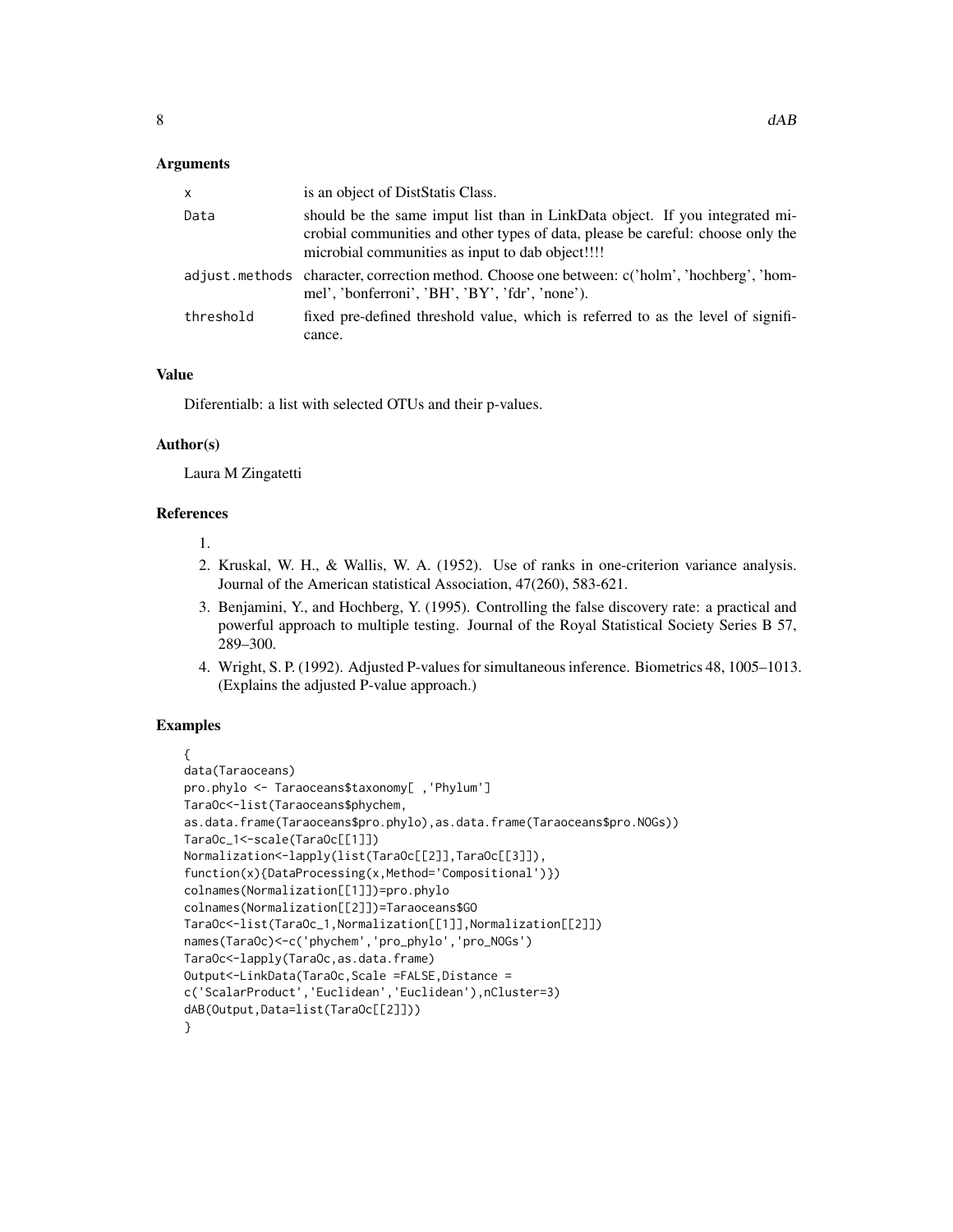## <span id="page-8-0"></span>Description

function to Perform external datas' pre-processing. This function allows an external pre-processing of the datasets including on the analysis in three ways: Standard, Compositional (centered log ratio) and frequencies.

## Usage

DataProcessing(Data = NULL, Method = "Standard")

## Arguments

| Data   | a numeric data frame.                                                                                                                                                                                                                                                                                                                                                                                                                                                                                                                                                                                          |
|--------|----------------------------------------------------------------------------------------------------------------------------------------------------------------------------------------------------------------------------------------------------------------------------------------------------------------------------------------------------------------------------------------------------------------------------------------------------------------------------------------------------------------------------------------------------------------------------------------------------------------|
| Method | character indicating the method used to Data preprocessing. If data are con-<br>tinous, use 'Standard'. If Data are compositional, please use 'Compositional'<br>and clr (centered log-ratios functions) transformations are performed. To com-<br>positional data, you also could use the option 'TSS' Total Sum Scaling follow<br>up bray (Bray-Curtis) in distance option. The function also allows to process-<br>ing frequencies- like data through 'FreqNorm' option. Note that when you use<br>Compositional, we first sum 1 to all the counts (in order to performs the log<br>transformation before). |

## Value

a data.frame with normalized data.

## Author(s)

Laura M Zingatetti

```
{
data(Taraoceans)
Data<-Taraoceans$phychem
Data<-DataProcessing(Data,Method='Standard')
}
```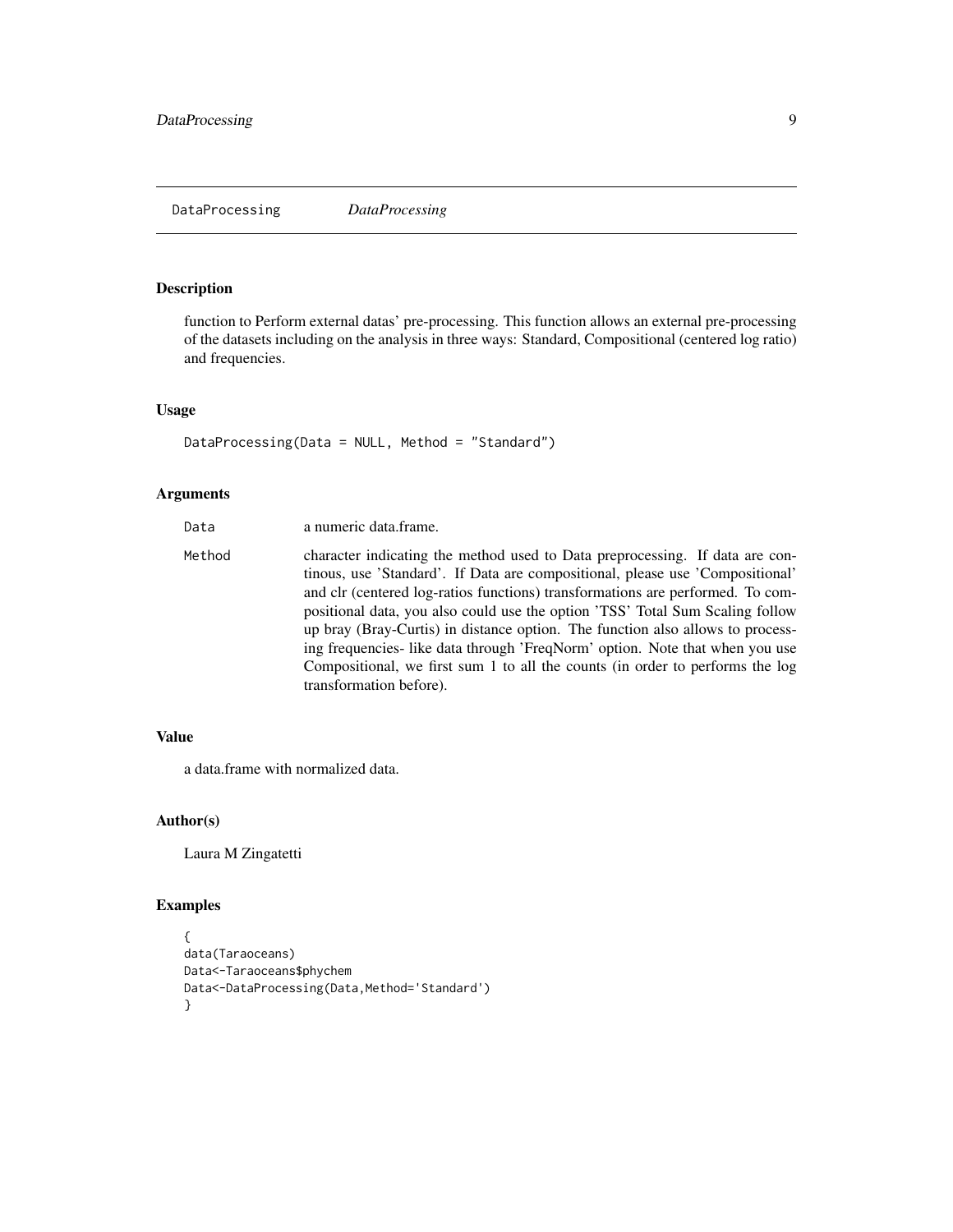<span id="page-9-0"></span>DistStatis-class *Class* DistStatis *DistStatis S4 class (linkHD:Multiple Heterogeneous Dataset Integration) Statis with Distance options implementation.*

#### **Description**

Class DistStatis DistStatis S4 class (linkHD:Multiple Heterogeneous Dataset Integration) Statis with Distance options implementation.

#### Features

- 1. DistStatis (implements Statis method incorporating Distance options to integrate multiple heterogeneous datasets)
- 2. Implement a LM (Linear Model) to variable selection
- 3. Incorporate a method to variable clustering
- 4. Incorporate some visualization tools: Compromise visualization, Relationship-visualization

## Fields

- RV: Vectorial Correlation Matrix between studies.
- Inertia.RV: Inertia (%) explained for all tables.
- Euclid.Im: Euclidean Image of all studies.
- Inertia.comp: Inertia (%) explained for all dimensions of compromise matrix.
- Compromise.Coords: Projection of all observations in compromise (Coords).
- Compromise.Matrix: Compromise Matrix from statis methodology.
- RQO: Representation Quality of observations in compromise matrix.
- TableProjections: Projection of each table on Compromise configuration

@slot RV: Vectorial Correlation Matrix between studies. @slot Inertia.RV: Inertia (%) explained for all tables. @slot Euclid.Im: Euclidean Image of all studies. @slot Inertia.comp: Inertia (%) explained for all dimensions of compromise matrix. @slot Compromise.Coords: Projection of all observations in compromise (Coords). @slot Compromise.Matrix: Compromise Matrix from statis methodology. @slot RQO: Representation Quality of observations in compromise matrix. @slot TableProjections: Projection of each table on Compromise configuration

#### DistStatis-general-functions

DistStatis Getters for their respective slots.

@author Laura M Zingaretti

```
{
showClass('DistStatis')
}
```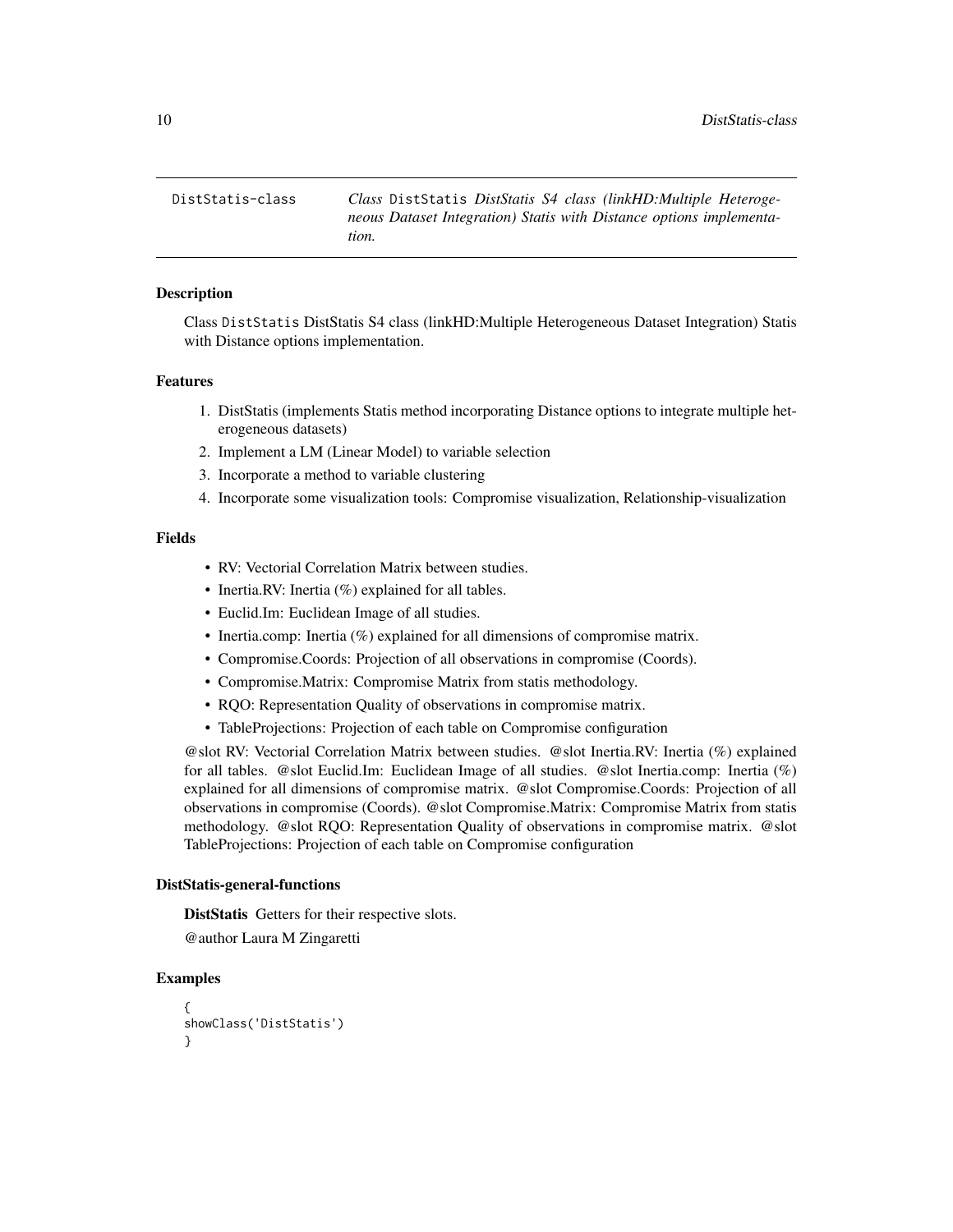<span id="page-10-0"></span>Euclid\_Im *Euclid\_Im*

#### Description

Accessor to the Observations Image Euclidean, i.e. the projections from LinkData output.

## Usage

```
## S4 method for signature 'DistStatis'
Euclid_Im(x)
```
#### Arguments

x an object from DistSatis class.

## Value

Euclid\_Im Euclidean image of the input tables in LinData function.

#### Examples

```
{
data(Taraoceans)
pro.phylo <- Taraoceans$taxonomy[ ,'Phylum']
TaraOc<-list(Taraoceans$phychem,as.data.frame(Taraoceans$pro.phylo)
,as.data.frame(Taraoceans$pro.NOGs))
TaraOc_1<-scale(TaraOc[[1]])
Normalization<-lapply(list(TaraOc[[2]],TaraOc[[3]]),
function(x){DataProcessing(x,Method='Compositional')})
colnames(Normalization[[1]])=pro.phylo
colnames(Normalization[[2]])=Taraoceans$GO
TaraOc<-list(TaraOc_1,Normalization[[1]],Normalization[[2]])
names(TaraOc)<-c('phychem','pro_phylo','pro_NOGs')
TaraOc<-lapply(TaraOc,as.data.frame)
Output<-LinkData(TaraOc,Scale =FALSE,Distance = c('ScalarProduct','Euclidean','Euclidean'))
Euclid_Im(Output)
}
```
GlobalPlot *Global-Plot*

#### Description

this function outputs a plot from a DistStatis object. The plot shows the projection of the all common observation onto each subspace used at the integration step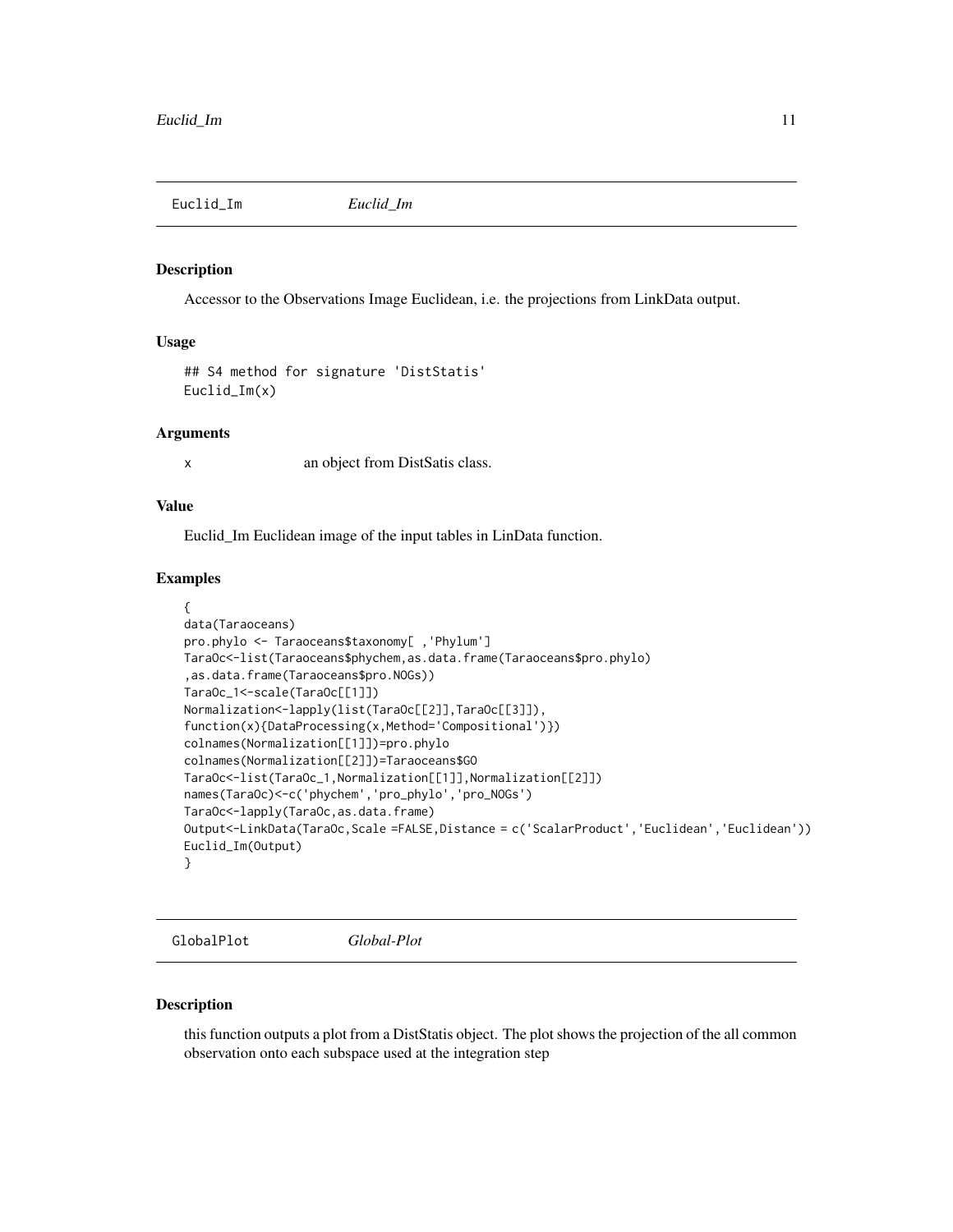#### <span id="page-11-0"></span>Usage

```
## S4 method for signature 'DistStatis'
GlobalPlot(x)
```
#### Arguments

x DistStatis class object.

#### Value

plotted GlobalPlot/s of the component/s of the given DistStatis object.

#### Author(s)

Laura M. Zingaretti

#### Examples

{

```
data(Taraoceans)
pro.phylo <- Taraoceans$taxonomy[ ,'Phylum']
TaraOc<-list(Taraoceans$phychem,as.data.frame(Taraoceans$pro.phylo),
as.data.frame(Taraoceans$pro.NOGs))
TaraOc_1<-scale(TaraOc[[1]])
Normalization<-lapply(list(TaraOc[[2]],TaraOc[[3]]),
function(x){DataProcessing(x,Method='Compositional')})
colnames(Normalization[[1]])=pro.phylo
colnames(Normalization[[2]])=Taraoceans$GO
TaraOc<-list(TaraOc_1,Normalization[[1]],Normalization[[2]])
names(TaraOc)<-c('phychem','pro_phylo','pro_NOGs')
TaraOc<-lapply(TaraOc,as.data.frame)
Output<-LinkData(TaraOc,Scale =FALSE,
Distance = c('ScalarProduct','Euclidean','Euclidean'))
GlobalPlot(Output) +
theme(panel.grid.major = element_blank(),
panel.grid.minor = element_blank(),
panel.background = element_blank(),
axis.line = element_line(colour = 'black'))
```
## }

Inertia\_comp *Inertia\_comp*

#### Description

Accessor to explained inertia of compromise axis from LinkData output.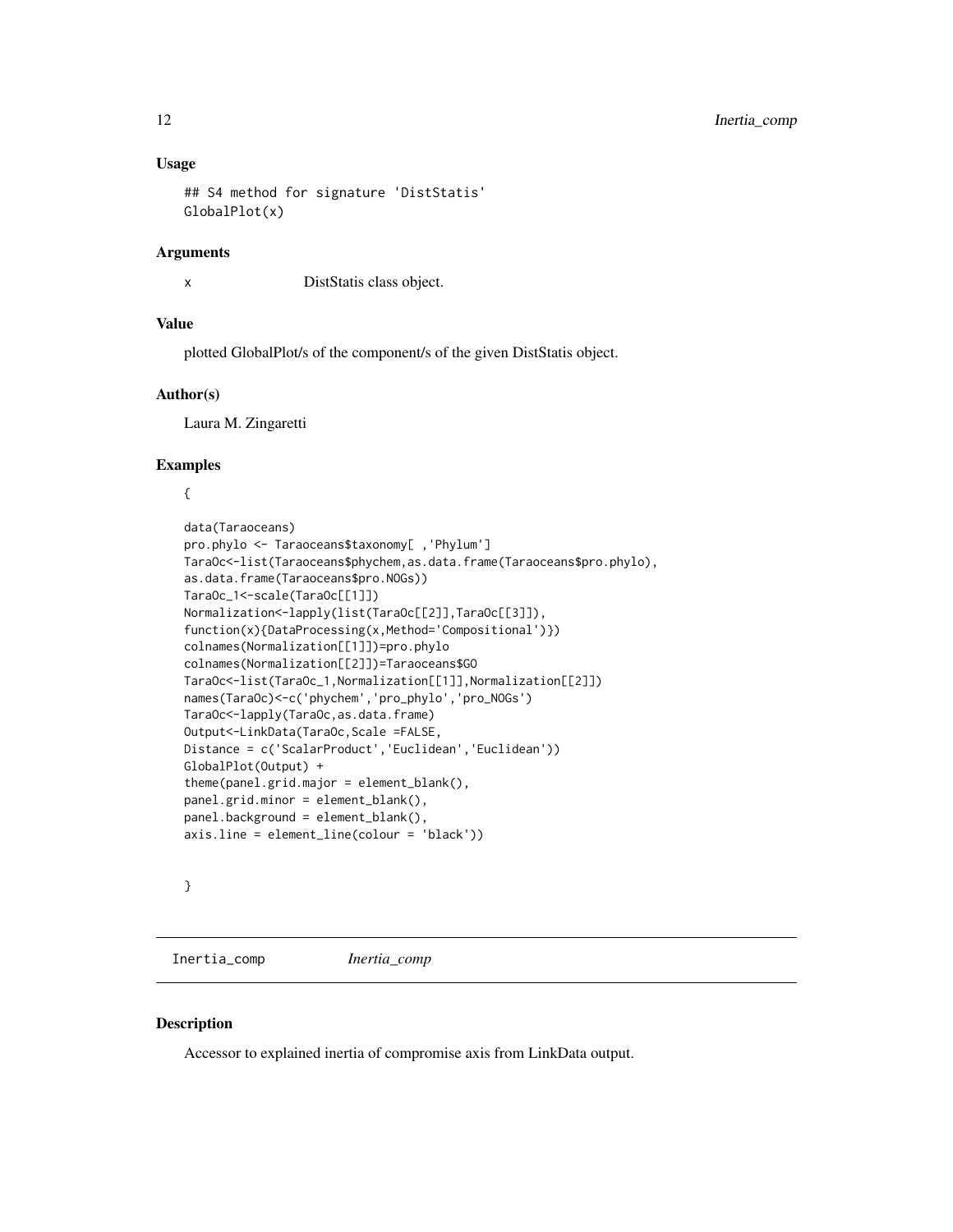#### <span id="page-12-0"></span>Inertia\_RV 13

#### Usage

```
## S4 method for signature 'DistStatis'
Inertia_comp(x)
```
#### Arguments

x an object from DistSatis class.

## Value

Inertia\_comp explained inertia for Compromise matrix from LinkData object

## Examples

```
{
data(Taraoceans)
pro.phylo <- Taraoceans$taxonomy[ ,'Phylum']
TaraOc<-list(Taraoceans$phychem,as.data.frame(Taraoceans$pro.phylo)
,as.data.frame(Taraoceans$pro.NOGs))
TaraOc_1<-scale(TaraOc[[1]])
Normalization<-lapply(list(TaraOc[[2]],TaraOc[[3]]),
function(x){DataProcessing(x,Method='Compositional')})
colnames(Normalization[[1]])=pro.phylo
colnames(Normalization[[2]])=Taraoceans$GO
TaraOc<-list(TaraOc_1,Normalization[[1]],Normalization[[2]])
names(TaraOc)<-c('phychem','pro_phylo','pro_NOGs')
TaraOc<-lapply(TaraOc,as.data.frame)
Output<-LinkData(TaraOc,Scale =FALSE,Distance = c('ScalarProduct','Euclidean','Euclidean'))
Inertia_comp(Output)
}
```
Inertia\_RV *Inertia\_RV*

#### Description

Accessor to Inertia\_RV from LinkData output.

## Usage

```
## S4 method for signature 'DistStatis'
Inertia_RV(x)
```
#### Arguments

x an object from DistSatis class.

## Value

Inertia\_RV explained inertia for RV matrix from LinkData object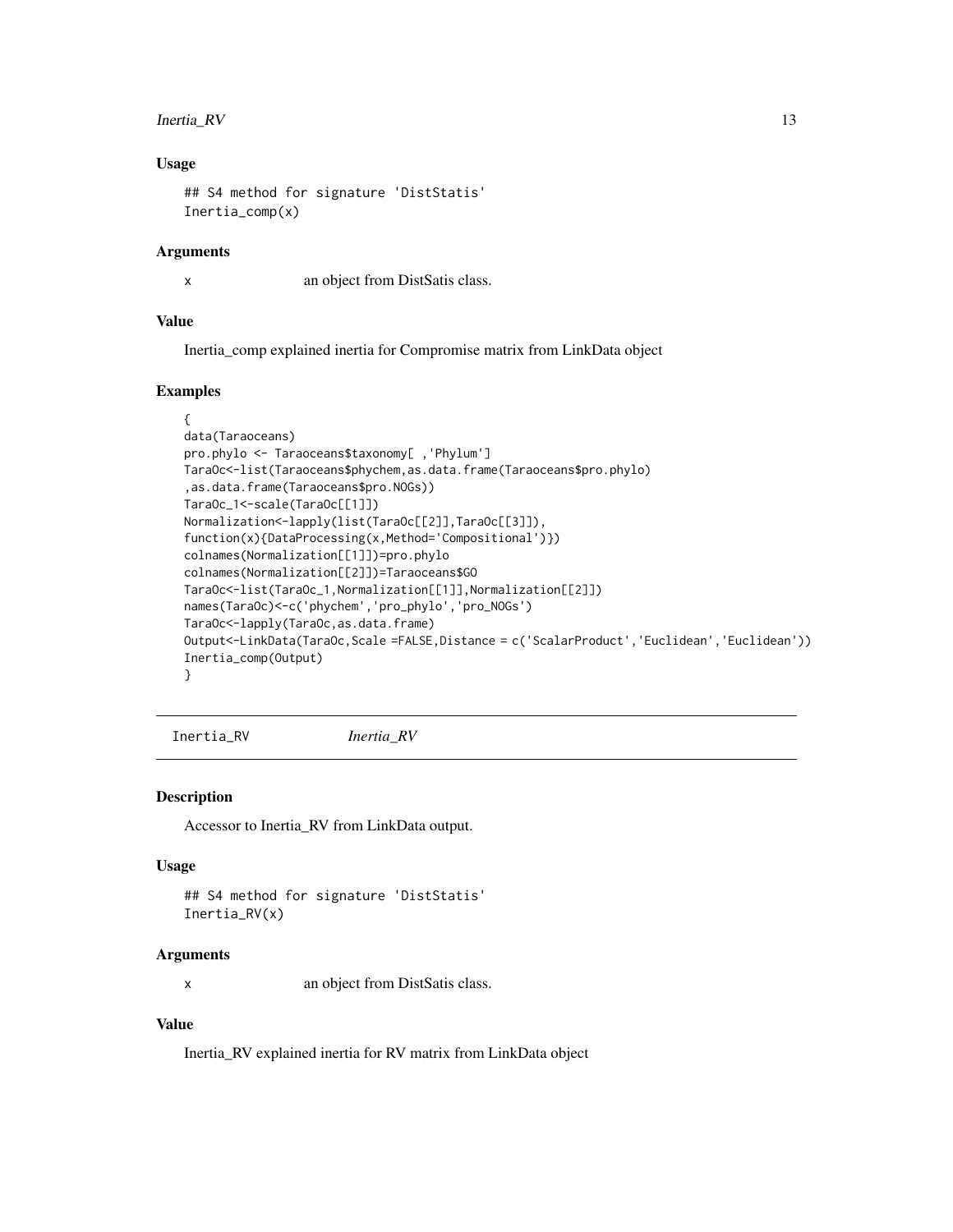## Examples

```
{
data(Taraoceans)
pro.phylo <- Taraoceans$taxonomy[ ,'Phylum']
TaraOc<-list(Taraoceans$phychem,as.data.frame(Taraoceans$pro.phylo)
,as.data.frame(Taraoceans$pro.NOGs))
TaraOc_1<-scale(TaraOc[[1]])
Normalization<-lapply(list(TaraOc[[2]],TaraOc[[3]]),
function(x){DataProcessing(x,Method='Compositional')})
colnames(Normalization[[1]])=pro.phylo
colnames(Normalization[[2]])=Taraoceans$GO
TaraOc<-list(TaraOc_1,Normalization[[1]],Normalization[[2]])
names(TaraOc)<-c('phychem','pro_phylo','pro_NOGs')
TaraOc<-lapply(TaraOc,as.data.frame)
Output<-LinkData(TaraOc,Scale =FALSE,Distance = c('ScalarProduct','Euclidean','Euclidean'))
Inertia_RV(Output)
}
```
LinkData *LinkData: multiple heterogeneous dataset integration*

## **Description**

Integrating multiple Heterogeneous Datasets stored into a list. This function makes Statis using Distances options. Statis is part of the PCA family and is based on singular value decomposition (SVD) and the generalized singular value decomposition (GSVD) of a matrix. This methodology aims to analyze several data sets of variables that were collected on the same set of observations. Originally, the comparisons were drawn from the compute of the scalar product between the different tables. In our approach, the condition is relaxing allowing the incorporation of different distances.

#### Usage

```
LinkData(Data, Distance = c(), Center = FALSE, Scale = FALSE,
 CorrelVector = TRUE, nCluster = 0, cl_method = "pam")
```
#### Arguments

| Data     | should be a list of dataframes or ExpressionSet data with the same length of the<br>number of tables to be integrate. In each data frame, the Observations (common<br>elements on Statis) should be in rows and the variables should be in columns.<br>Data also might be a MultiAssay Experiment object from MultiAssay Experiment<br>package, a software for multi-omics experiments integration in Bioconductor.                                                                                 |
|----------|-----------------------------------------------------------------------------------------------------------------------------------------------------------------------------------------------------------------------------------------------------------------------------------------------------------------------------------------------------------------------------------------------------------------------------------------------------------------------------------------------------|
| Distance | Vector indicating which distance (including scalar product) should be applied to<br>each study. If is missing, the scalar product is used. The vector lenght must be<br>equal to the length of Data. Distance options: ScalarProduct, euclidean, man-<br>hattan, canberra, pearson, pearsonabs, spearman, spearmanabs, mahalanobis,<br>BrayCurtis distance (please, use option Bray). For binary data, the distance can<br>be jaccard, simple_matching, sokal_Sneath, Roger_Tanimoto, Dice, Hamman, |

<span id="page-13-0"></span>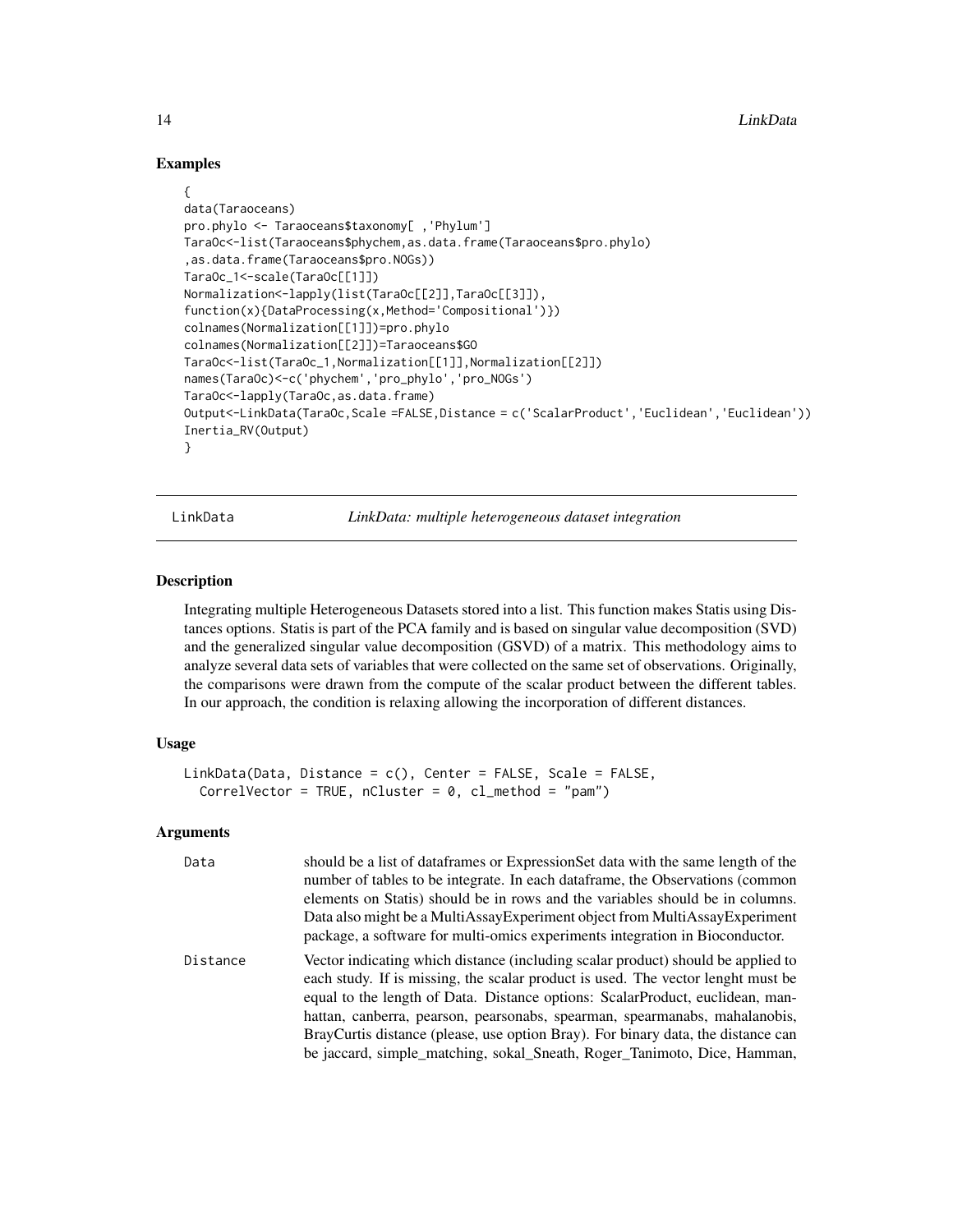|              | Ochiai, Phi_Pearson, 'Gower&Legendre. Note that, use pre-processing option<br>as compositional and Euclidean is the same than use Aitchison distance for com-<br>positional data.                                                                                                                                                                                                                                                                                                                                                                              |
|--------------|----------------------------------------------------------------------------------------------------------------------------------------------------------------------------------------------------------------------------------------------------------------------------------------------------------------------------------------------------------------------------------------------------------------------------------------------------------------------------------------------------------------------------------------------------------------|
| Center       | Logical. If TRUE, the data frame is centered by the mean. By default is FALSE.<br>If you have tables with different characteristics (continous phenotypes, frecuen-<br>cies, compositional data), we strongly recomendate normalize datasets as a pre-<br>vious step through DataProcessing option.                                                                                                                                                                                                                                                            |
| Scale        | A logical value indicating whether the column vectors should be standardized<br>by the rows weight, by default is FALSE. Note that all data into the list will<br>be scaled. If you don't need normalizing all data, you could set this parameter<br>as False and perform the normalization step externally by using DataProcessing<br>function. If you have tables with different characteristics (continous phenotypes,<br>frecuencies, compositional data), we strongly recomendate normalize datasets<br>as a previous step through DataProcessing option. |
| CorrelVector | Logical. If TRUE (default), the RV matrix is computed using vectorial correla-<br>tion, else the Hilbert-Smith distance is used.                                                                                                                                                                                                                                                                                                                                                                                                                               |
| nCluster     | this variable indicates if common elements on the dataset should be grouped (by<br>default is zero, <i>i.e.</i> no-cluster).                                                                                                                                                                                                                                                                                                                                                                                                                                   |
| cl_method    | categorical (pam or kmeans). pam is a robust version of classical kmeans algo-<br>rithm.                                                                                                                                                                                                                                                                                                                                                                                                                                                                       |
| متتا         |                                                                                                                                                                                                                                                                                                                                                                                                                                                                                                                                                                |

## Value

LinkData DistStatis class object with the corresponding completed slots according to the given model

## Author(s)

Laura M Zingatetti

#### References

- 1. Escoufier, Y. (1976). Operateur associe a un tableau de donnees. Annales de laInsee, 22-23, 165-178.
- 2. Escoufier, Y. (1987). The duality diagram: a means for better practical applications. En P. Legendre & L. Legendre (Eds.), Developments in Numerical Ecology, pp. 139-156, NATO Advanced Institute, Serie G. Berlin: Springer.
- 3. L'Hermier des Plantes, H. (1976). Structuration des Tableaux a Trois Indices de la Statistique. [These de Troisieme Cycle]. University of Montpellier, France.

```
{
data(Taraoceans)
pro.phylo <- Taraoceans$taxonomy[ ,'Phylum']
TaraOc<-list(Taraoceans$phychem,as.data.frame(Taraoceans$pro.phylo)
,as.data.frame(Taraoceans$pro.NOGs))
TaraOc_1<-scale(TaraOc[[1]])
```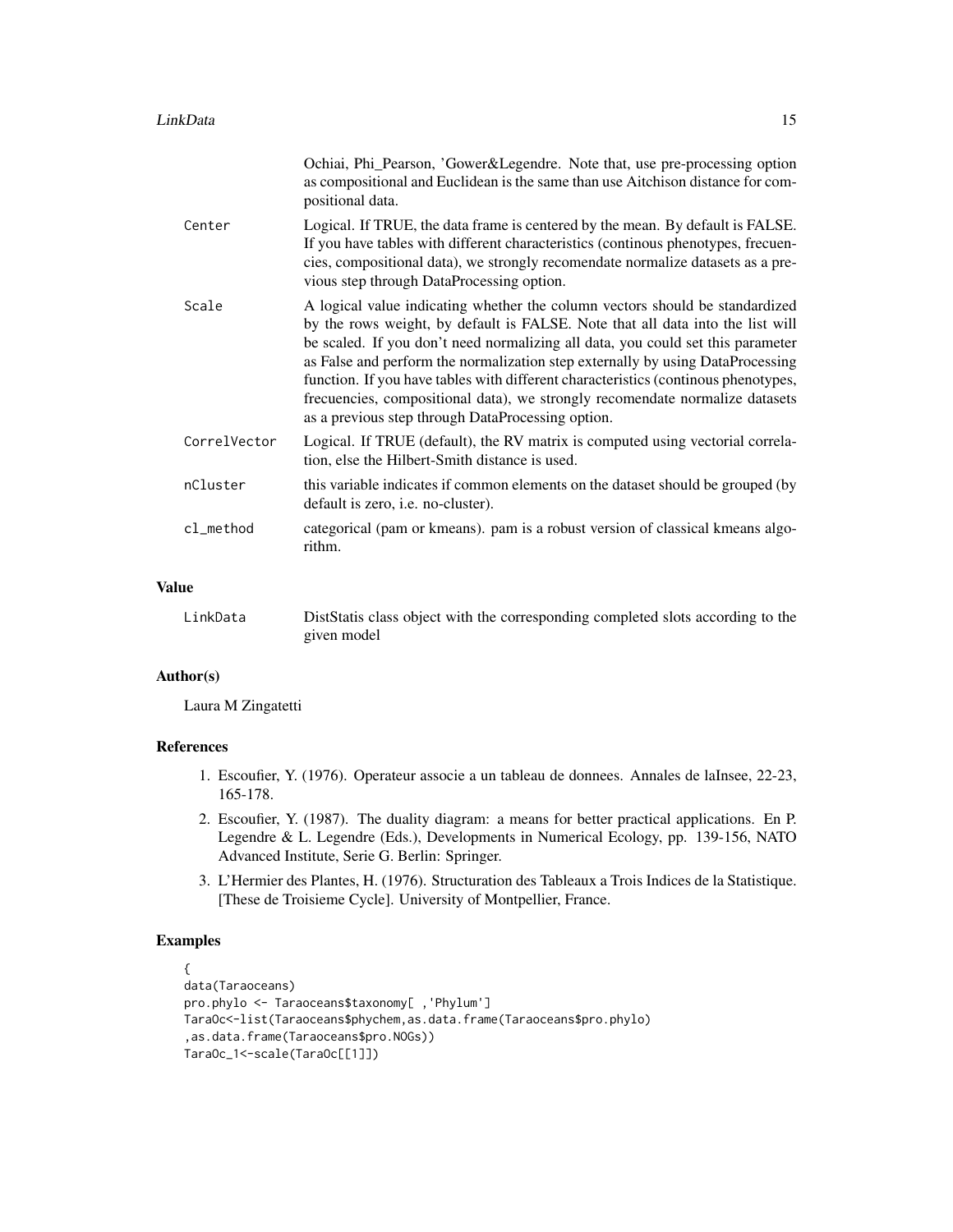```
Normalization<-lapply(list(TaraOc[[2]],TaraOc[[3]]),
function(x){DataProcessing(x,Method='Compositional')})
colnames(Normalization[[1]])=pro.phylo
colnames(Normalization[[2]])=Taraoceans$GO
TaraOc<-list(TaraOc_1,Normalization[[1]],Normalization[[2]])
names(TaraOc)<-c('phychem','pro_phylo','pro_NOGs')
TaraOc<-lapply(TaraOc,as.data.frame)
Output<-LinkData(TaraOc,Scale =FALSE,Distance = c('ScalarProduct','Euclidean','Euclidean'))
}
```
OTU2Taxa *OTU2Taxa*

#### Description

This function aggregates OTUs into their taxonomic characteristics (genus or level)and it analyses the most significant selected genera into each table. To each genera, the function returns the hypergeometric distribution function  $P(x)=X$ ) to each count. The function also returns filtered data by counts higher than one. In both cases, we implemented  $-log(p+0.05)$ , then a higher value means more significant, i.e., it is an enrichment genus or family.

#### Usage

```
OTU2Taxa(Selection, TaxonInfo, tableName, AnalysisLev = "Genus")
```
#### Arguments

| Selection   | list or data frame from VarSelection or dAB function                                                                                                                                                                                                         |
|-------------|--------------------------------------------------------------------------------------------------------------------------------------------------------------------------------------------------------------------------------------------------------------|
| TaxonInfo   | data.frame with taxonomic table associated to Data input. For instance, if Data<br>comes from 16 S level, TaxoInfo should be a data.frame with 16 S associated<br>taxonomic information. Note that the first column of this table must have the<br>OTUs ids. |
| tableName   | a character indicating the table name. For instance, if your data comes from<br>16 S, this parameter should be '16 S'. Note that, this argument must mutch<br>with the names from the input list into LinkData function.                                     |
| AnalysisLev | It is a character indicating if data should be aggregate to genera or family level                                                                                                                                                                           |

## Value

List. The first element of this list contains all the selected taxa with their associated value from the hyperg distribution -log(p+0.05); the second element of this list have only taxas counting up to 1.

#### Author(s)

Laura M Zingatetti

<span id="page-15-0"></span>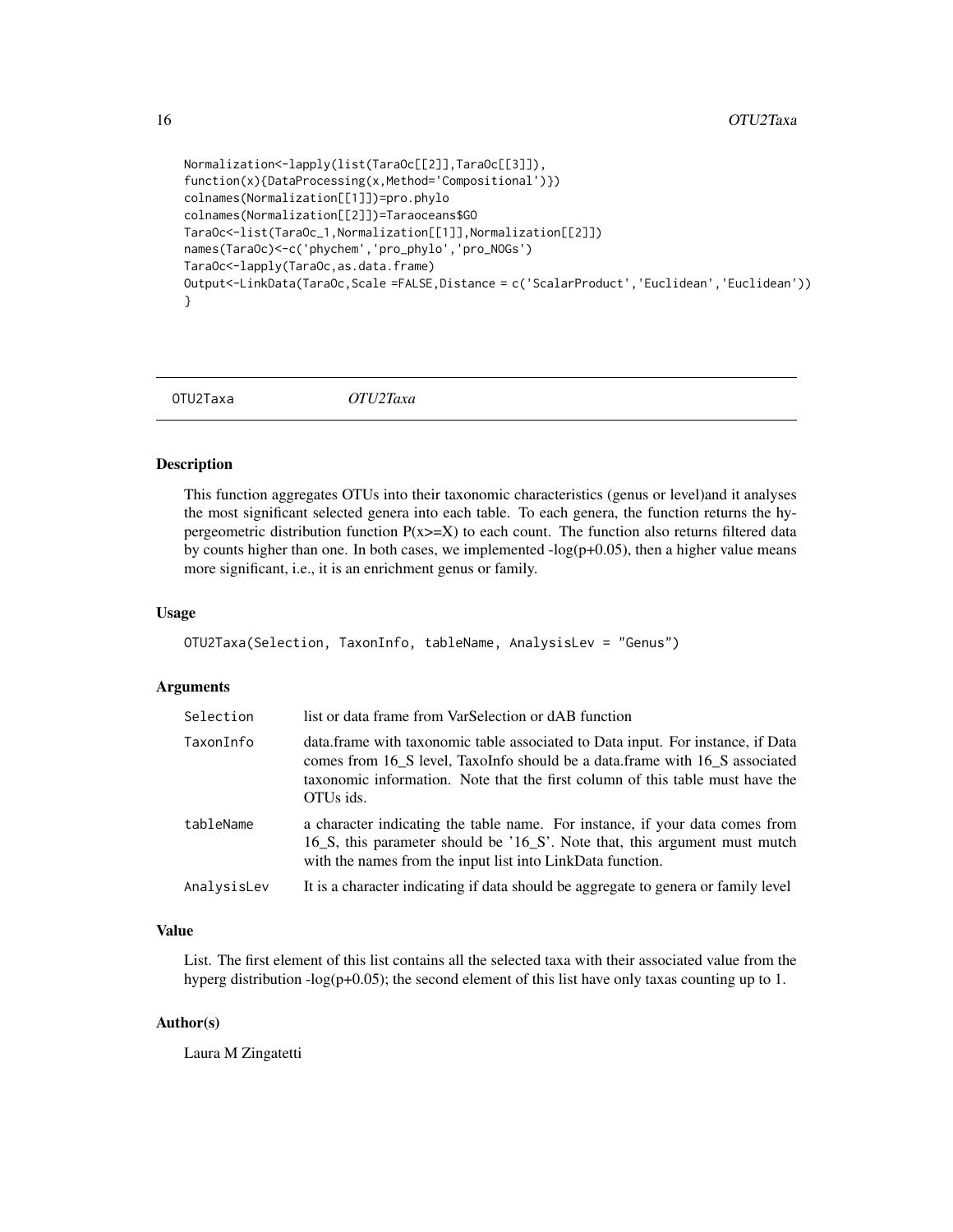#### <span id="page-16-0"></span>Read\_Data 17

## References

1.

- 2. Da Wei Huang, B. T. S., & Lempicki, R. A. (2009). Bioinformatics enrichment tools: paths toward the comprehensive functional analysis of large gene lists. Nucleic acids research, 37(1), 1.
- 3. Zheng, Q., & Wang, X. J. (2008). GOEAST: a web-based software toolkit for Gene Ontology enrichment analysis. Nucleic acids research, 36(suppl\_2), W358-W363.

## Examples

```
{
data('Ruminotypes')
Normalization<-lapply(list(Ruminotypes$`16_S`,Ruminotypes$Archaea,Ruminotypes$`18_S`),
function(x){DataProcessing(x,Method='Compositional')})
Dataset<-Normalization
names(Dataset)<-c('16_S','Archaea','18_S')
#Running LinkData
Output<-LinkData(Dataset,Distance=rep('euclidean',3),
Scale = FALSE, Center=FALSE, nCluster = 3)
Select_Var<-VarSelection(Output,Data=Dataset,Crit = 'Rsquare',perc=0.9)
SignTaxa<-OTU2Taxa(Selection=VarTable(Select_Var),
TaxonInfo=Ruminotypes$Taxa_16S,tableName='16_S',AnalysisLev = 'Family')
Selected<-SignTaxa$TotalUp1
}
```
Read\_Data *Read\_Data: a fast way to data reading.*

#### Description

this function read all dataset in a folder and returns list needed to Link\_Data function input.

#### Usage

Read\_Data(Path = "")

#### Arguments

| Path | path to folder containing all dataset to integrate |  |
|------|----------------------------------------------------|--|
|------|----------------------------------------------------|--|

#### Value

| List | List including all dataset into the parent directory. List names inherit the names |
|------|------------------------------------------------------------------------------------|
|      | of the files                                                                       |

#### Author(s)

Laura M Zingatetti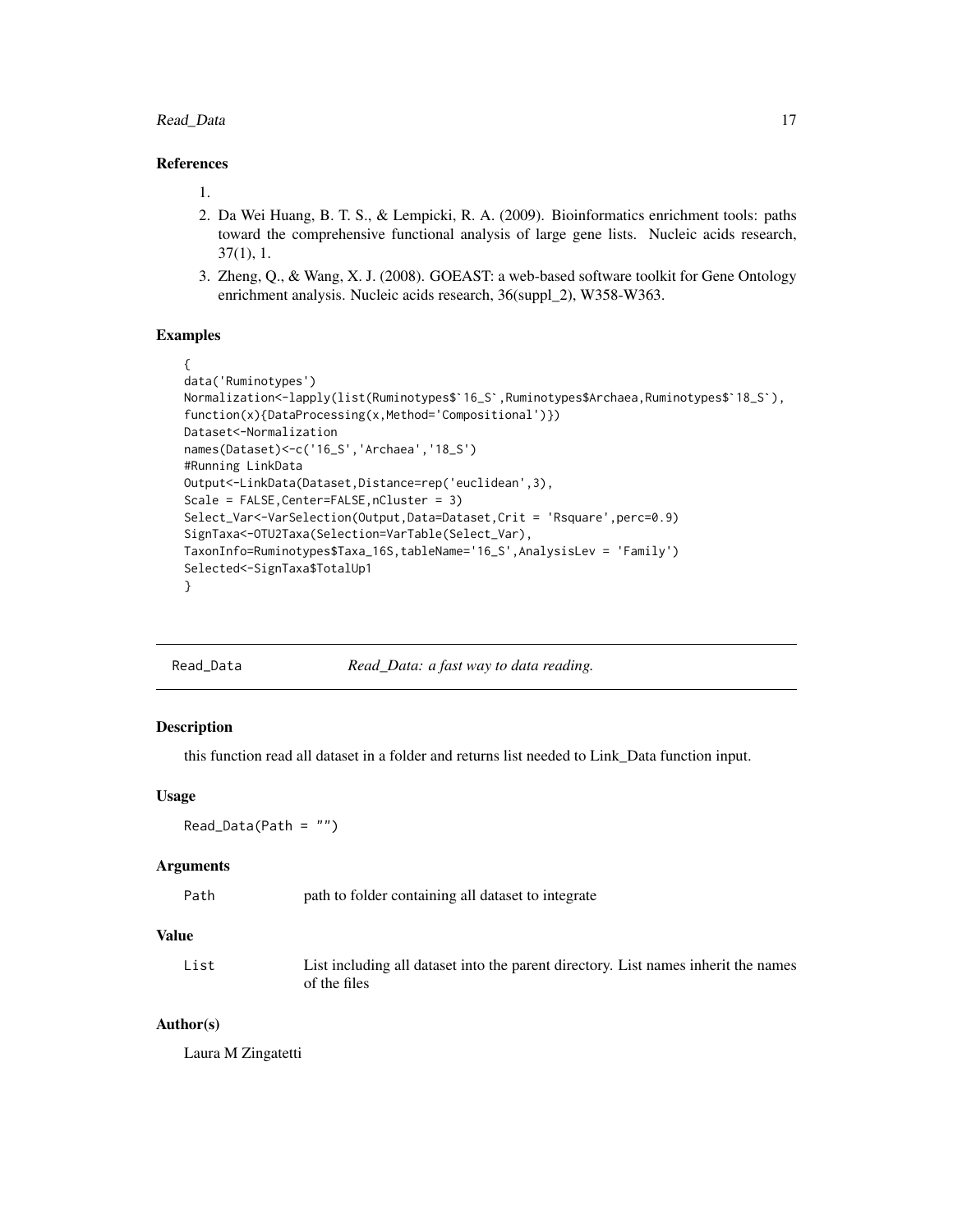## Examples

```
## Not run:
Datos<-Read_Data('Path to parent folder',common_elements=1)
## End(Not run)
```
RQO *RQO*

## Description

Accessor to RQO (

#### Usage

## S4 method for signature 'DistStatis'  $RQO(x)$ 

#### Arguments

x an object from DistSatis class.

## Value

RQO Representation Quality of the observations in the compromise configuration from LinkData object

```
{
data(Taraoceans)
pro.phylo <- Taraoceans$taxonomy[ ,'Phylum']
TaraOc<-list(Taraoceans$phychem,as.data.frame(Taraoceans$pro.phylo)
,as.data.frame(Taraoceans$pro.NOGs))
TaraOc_1<-scale(TaraOc[[1]])
Normalization<-lapply(list(TaraOc[[2]],TaraOc[[3]]),
function(x){DataProcessing(x,Method='Compositional')})
colnames(Normalization[[1]])=pro.phylo
colnames(Normalization[[2]])=Taraoceans$GO
TaraOc<-list(TaraOc_1,Normalization[[1]],Normalization[[2]])
names(TaraOc)<-c('phychem','pro_phylo','pro_NOGs')
TaraOc<-lapply(TaraOc,as.data.frame)
Output<-LinkData(TaraOc,Scale =FALSE,Distance = c('ScalarProduct','Euclidean','Euclidean'))
RQO(Output)
}
```
<span id="page-17-0"></span>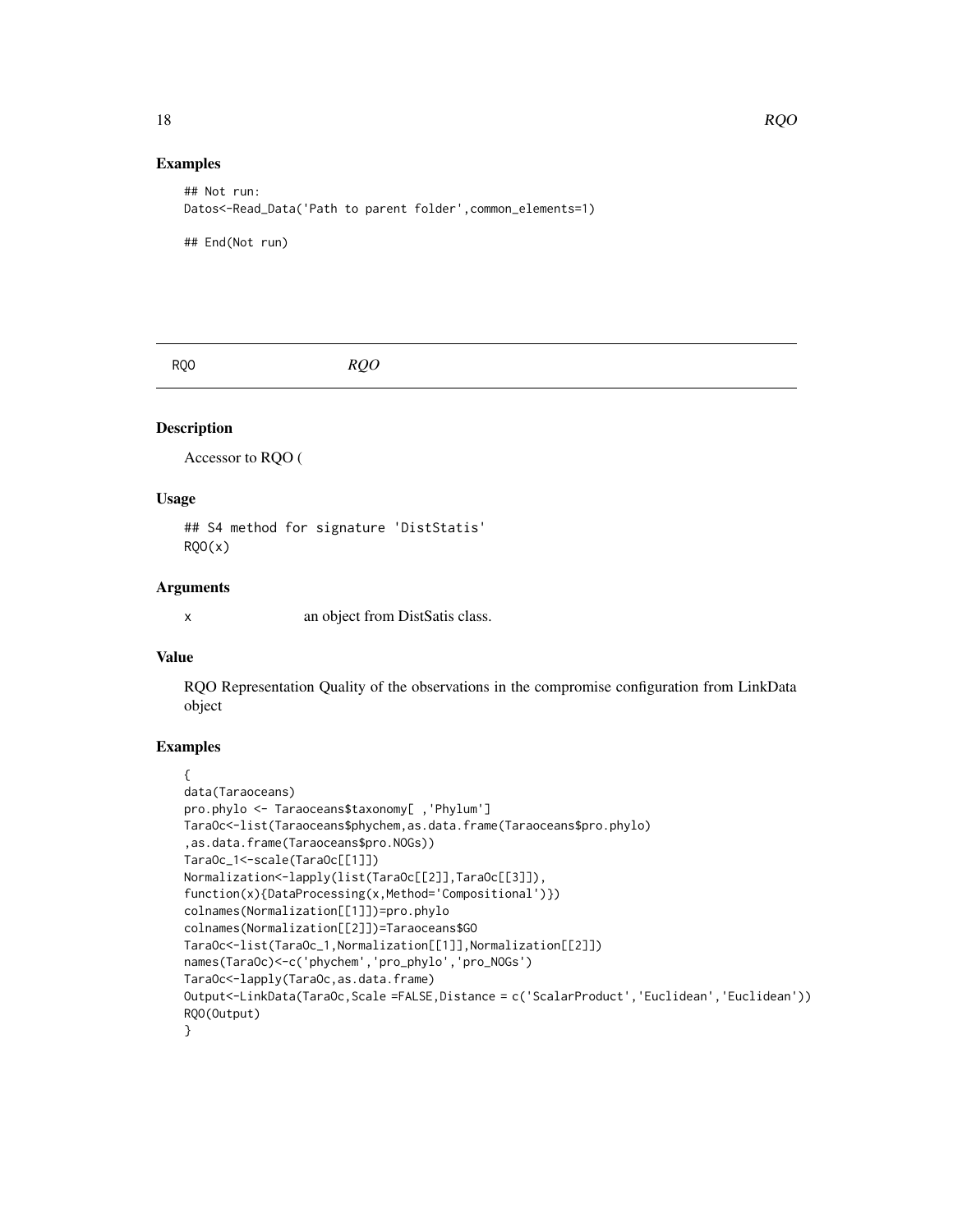<span id="page-18-0"></span>

#### Description

Ruminotypes dataset contains communities (16\_S, 18\_S and Archaea) measuares from 65 loosehoused lactating Holstein cows. The study aims evaluating the relationships between communities and methane emmision yield

## Format

A list with seven components:

- 16\_S matrix with 61 rows and 1198 columns. Each row represents a sample and each column represent one normalized OTU.
- Archea a matrix with 61 rows (samples) and 453 normalized columns (Archea IDs).
- 18\_S a matrix with 61 rows and 107 normalized columns (protozoa level).
- phenotype data frame with 61 rows and 5 columns representing methane emission levels with a set of corrections.
- Taxa\_16S a matrix with 1198 rows and 9 columns indicating the Taxa information for 16\_S OTU.
- Taxa\_18S a matrix with 112 rows and 18 columns indicating the Taxa information for 18\_S samples.
- Taxa\_Archea a matrix with 453 rows and 7 columns indicating the Taxa information for archea samples.

#### **References**

Ramayo-Caldas Y, Zingaretti LM, Bernard A, Estellé J, Popova M, Pons N, Bellot P, Mach N, Rau A, Roume H, Pérez-Enciso M, Faverdin N, Edouard N, Dusko S, Morgavi DP, Renand G. Identification of rumen microbial biomarkers linked to methane emission in Holstein dairy cows In press.

## Examples

data(Ruminotypes)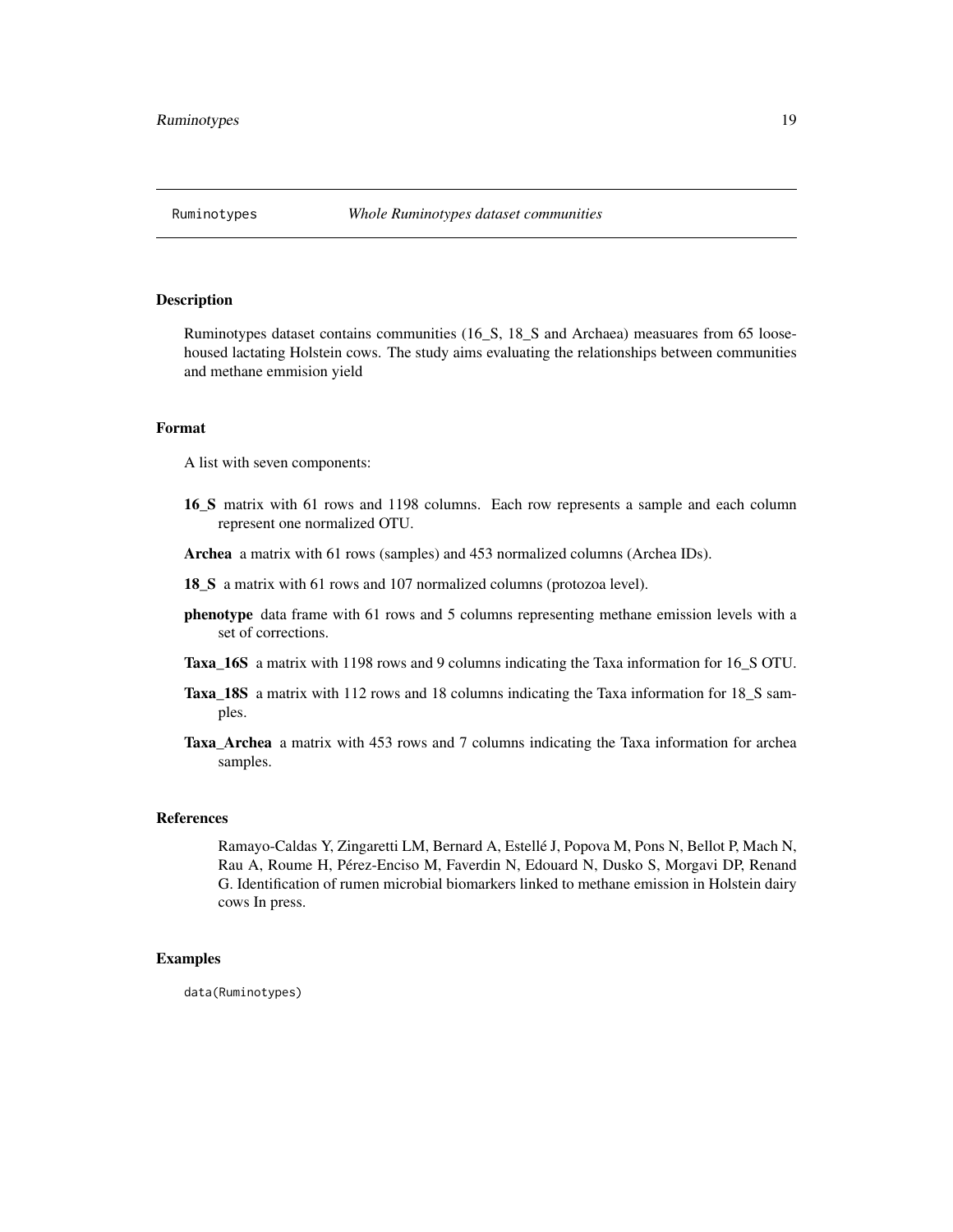<span id="page-19-0"></span>sign\_values *sign\_values*

#### Description

Accessor to R2 or p values of the selected variables from VarSelection output.

#### Usage

```
## S4 method for signature 'VarSelection'
sign_values(x)
```
#### Arguments

x an object from VarSelection class.

## Value

sign\_values, data.frame with the R2 or FDR p-value for each of the selected variables

```
{
data(Taraoceans)
pro.phylo <- Taraoceans$taxonomy[ ,'Phylum']
TaraOc<-list(Taraoceans$phychem,as.data.frame(Taraoceans$pro.phylo),
as.data.frame(Taraoceans$pro.NOGs))
TaraOc_1<-scale(TaraOc[[1]])
Normalization<-lapply(list(TaraOc[[2]],TaraOc[[3]]),
function(x){DataProcessing(x,Method='Compositional')})
colnames(Normalization[[1]])=pro.phylo
colnames(Normalization[[2]])=Taraoceans$GO
TaraOc<-list(TaraOc_1,Normalization[[1]],Normalization[[2]])
names(TaraOc)<-c('phychem','pro_phylo','pro_NOGs')
TaraOc<-lapply(TaraOc,as.data.frame)
Output<-LinkData(TaraOc,Scale =FALSE,
Distance = c('ScalarProduct','Euclidean','Euclidean'))
Selection<-VarSelection(Output,TaraOc,Crit='Rsquare',perc=0.95)
sign_values(Selection)
}
```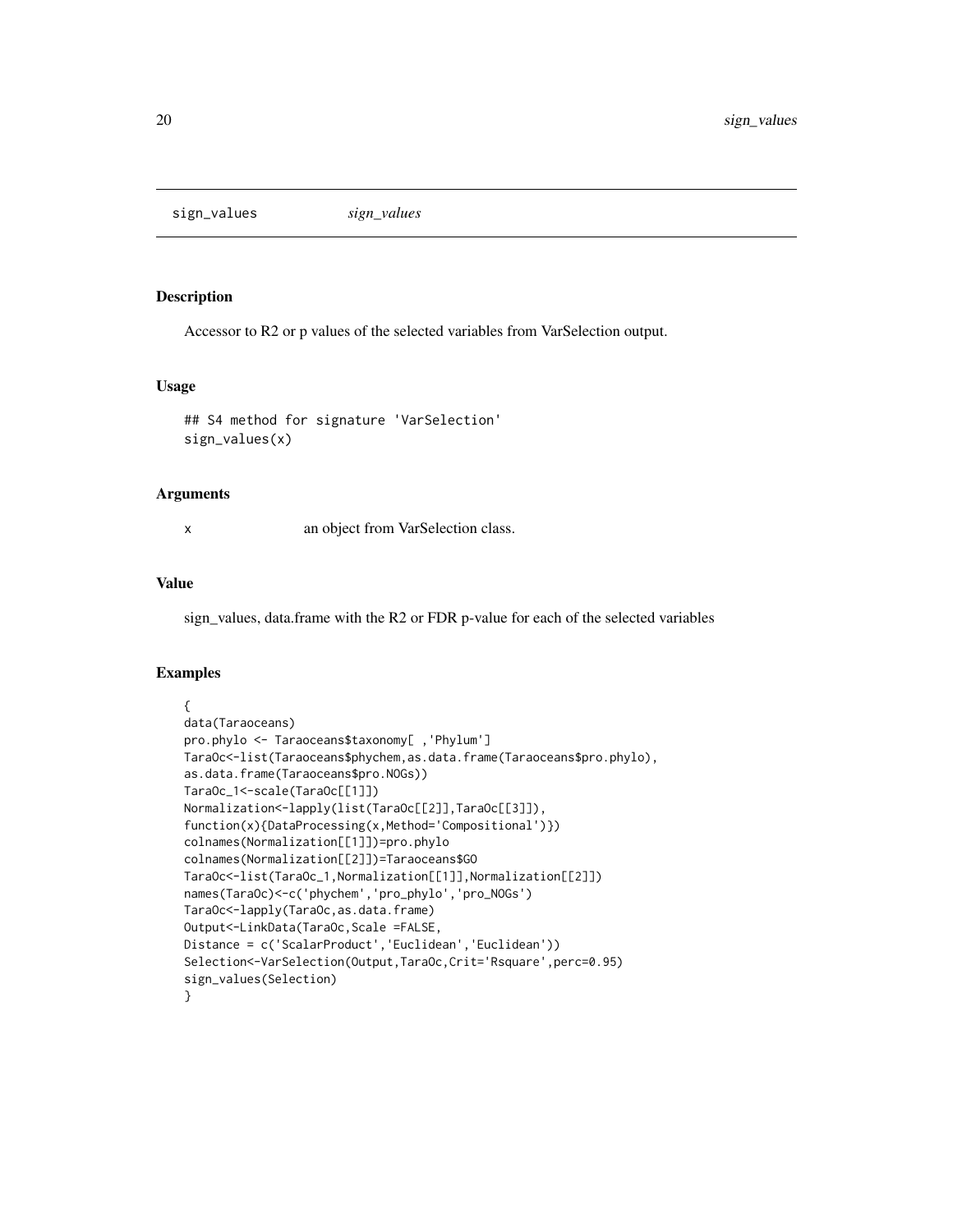<span id="page-20-0"></span>

#### **Description**

TARA Oceans was an expedition allowing to the study of plankton communities and their interactions with enviromental variables. This dataset was taken from mixkernel package (https://cran.rproject.org/web/packages/mixKernel/index.html). Data constists on 139 prokaryotic-enriched samples collected from 68 stations and spread across threedepth layers: the surface (SRF), the deep chlorophyll maximum (DCM) layer and the mesopelagic(MES) zones. Samples were located in height different oceans or seas: Indian Ocean (IO), Mediter-ranean Sea (MS), North Atlantic Ocean (NAO), North Pacific Ocean (NPO), Red Sea (RS), SouthAtlantic Ocean (SAO), South Pacific Ocean (SPO) and South Ocean (SO).

#### Usage

data("Taraoceans")

#### Format

A list with seven components:

- phychemdata matrix with 139 rows and 22 columns. Each row represents a sample and each column an environmental variable.
- pro.phylo a matrix with 139 rows (samples) and 356 columns (prokaryotic OTUs).
- taxonomy a matrix with 356 rows (prokaryotic OTUs) and 6 columns indicating the taxonomy of each OTU.

phylogenetic.tree a phylo object (see package 'ape') representing the prokaryotic OTUs

pro.NOGs a matrix with 139 rows (samples) and 638 columns (NOGs).

GO a list with the names of Gene Ontologies.

sample a list containing three following entries (all three are character vectors):name(samplename),ocean(oceanic region of the sample) and depth(sample depth)

#### References

Sunagawa S., Coelho L.P., Chaffron S., Kultima J.R., Labadie K., Salazar F., Djahanschiri B., ZellerG., Mende D.R., Alberti A., Cornejo-Castillo F., Costea P.I., Cruaud C., d'Oviedo F., Engelen S.,Ferrera I., Gasol J., Guidi L., Hildebrand F., Kokoszka F., Lepoivre C., Lima-Mendez G., PoulainJ., Poulos B., Royo-Llonch M., Sarmento H., Vieira-Silva S., Dimier C., Picheral M., Searson S.,Kandels-Lewis S.,TaraOceans coordinators, Bowler C., de Vargas C., Gorsky G., Grimsley N.,Hingamp P., Iudicone D., Jaillon O., Not F., Ogata H., Pesant S., Speich S., Stemmann L., SullivanM., Weissenbach J., Wincker P., Karsenti E., Raes J., Acinas S. and Bork P. (2015). Structure andfunction of the global ocean microbiome.Science,348, 6237

#### Examples

data(Taraoceans)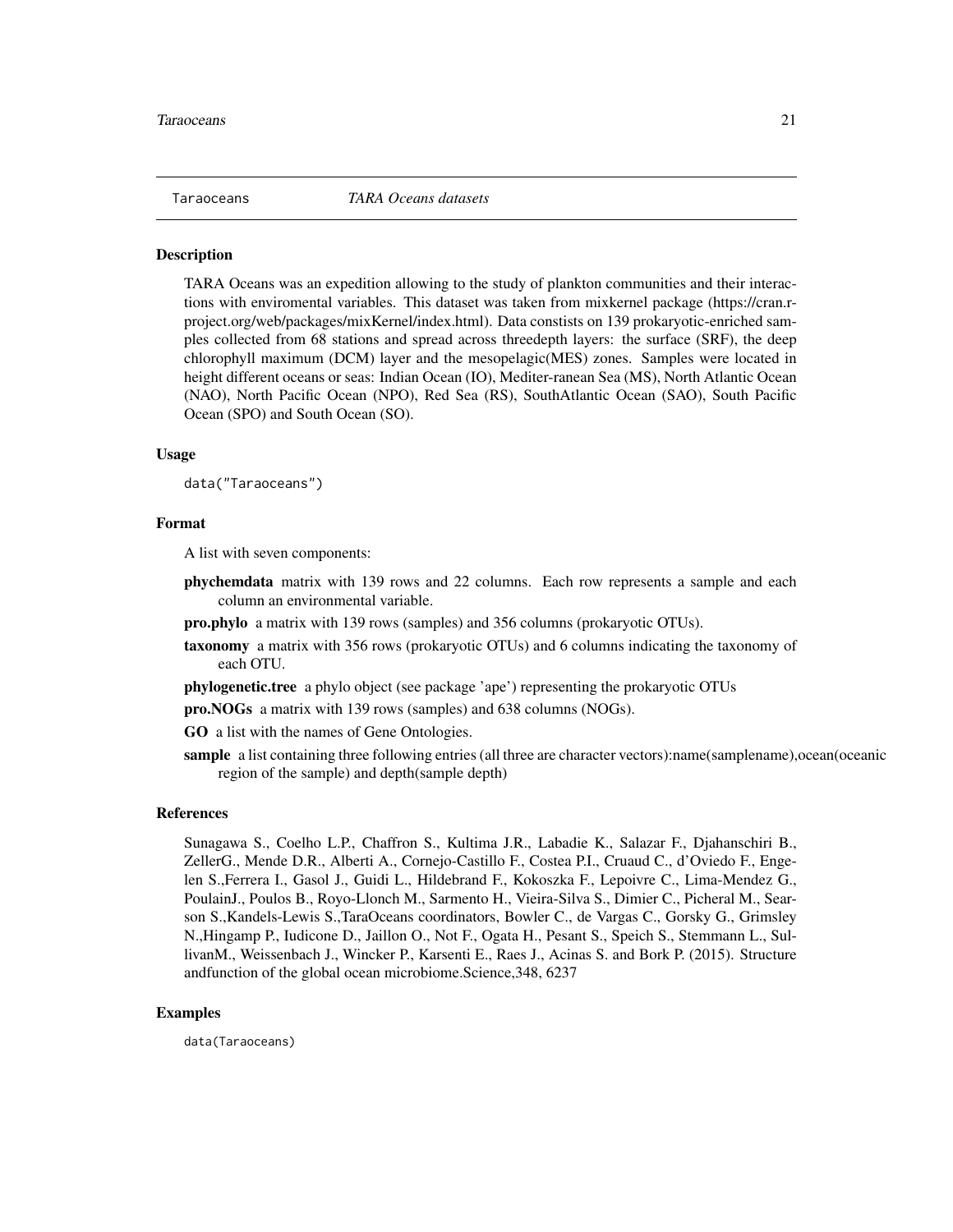<span id="page-21-0"></span>Trajectories *Trajectories*

#### Description

Accessor to projections into the common configuration, i.e. compromise of each input table from LinkData output.

## Usage

```
## S4 method for signature 'DistStatis'
Trajectories(x)
```
## Arguments

x an object from DistSatis class.

## Value

Trajectories contains a list of the projections of each input table into the common configuration, i.e. the compromise from LinkData object

```
{
data(Taraoceans)
pro.phylo <- Taraoceans$taxonomy[ ,'Phylum']
TaraOc<-list(Taraoceans$phychem,as.data.frame(Taraoceans$pro.phylo)
,as.data.frame(Taraoceans$pro.NOGs))
TaraOc_1<-scale(TaraOc[[1]])
Normalization<-lapply(list(TaraOc[[2]],TaraOc[[3]]),
function(x){DataProcessing(x,Method='Compositional')})
colnames(Normalization[[1]])=pro.phylo
colnames(Normalization[[2]])=Taraoceans$GO
TaraOc<-list(TaraOc_1,Normalization[[1]],Normalization[[2]])
names(TaraOc)<-c('phychem','pro_phylo','pro_NOGs')
TaraOc<-lapply(TaraOc,as.data.frame)
Output<-LinkData(TaraOc,Scale =FALSE,Distance = c('ScalarProduct','Euclidean','Euclidean'))
Trajectories(Output)
}
```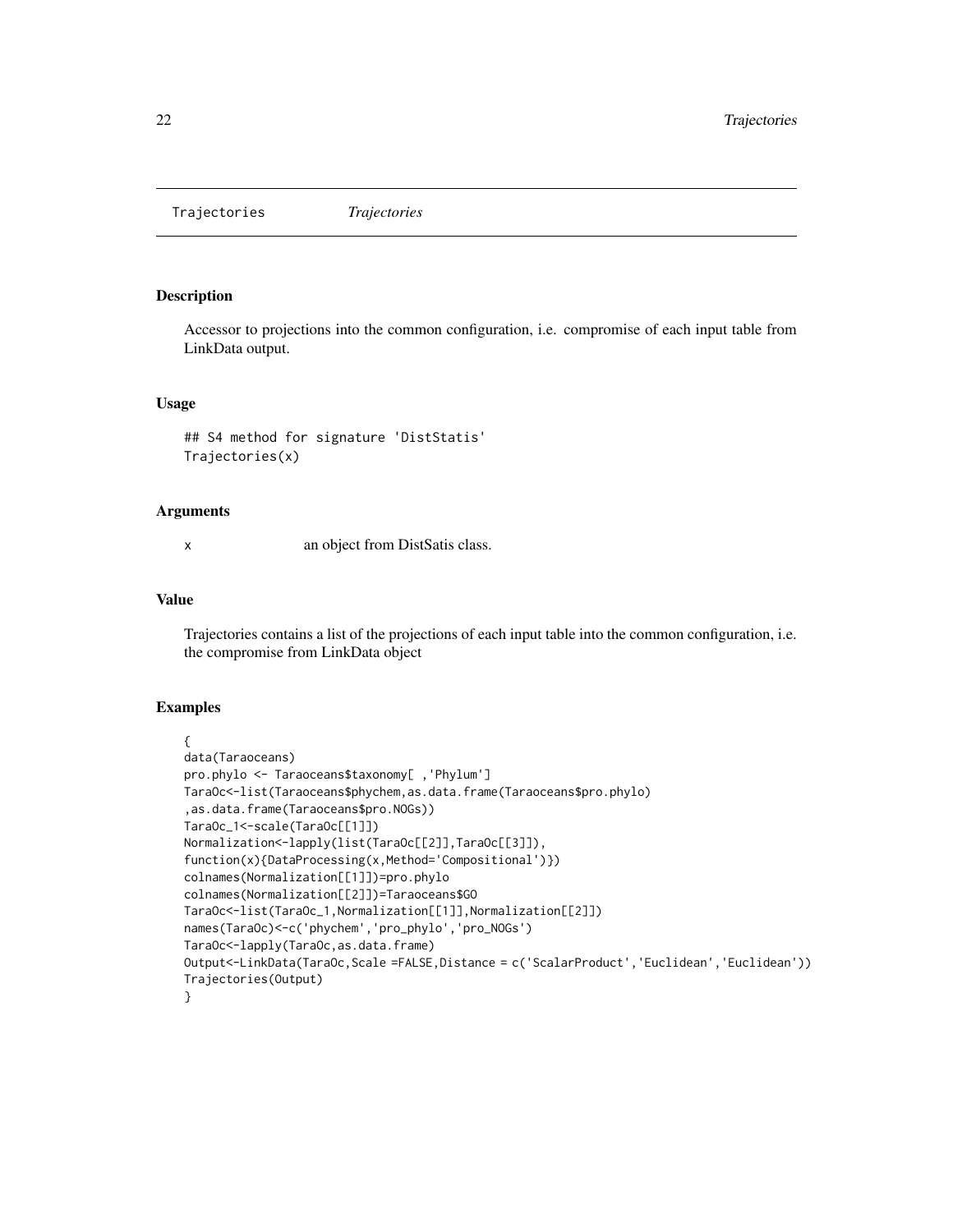<span id="page-22-0"></span>Variables *Variables*

#### Description

Accessor to selected Variables from VarSelection output.

#### Usage

```
## S4 method for signature 'VarSelection'
Variables(x)
```
#### Arguments

x an object from VarSelection class.

## Value

Variables list of selected variables from VarSelection object

```
{
data(Taraoceans)
pro.phylo <- Taraoceans$taxonomy[ ,'Phylum']
TaraOc<-list(Taraoceans$phychem,as.data.frame(Taraoceans$pro.phylo),
as.data.frame(Taraoceans$pro.NOGs))
TaraOc_1<-scale(TaraOc[[1]])
Normalization<-lapply(list(TaraOc[[2]],TaraOc[[3]]),
function(x){DataProcessing(x,Method='Compositional')})
colnames(Normalization[[1]])=pro.phylo
colnames(Normalization[[2]])=Taraoceans$GO
TaraOc<-list(TaraOc_1,Normalization[[1]],Normalization[[2]])
names(TaraOc)<-c('phychem','pro_phylo','pro_NOGs')
TaraOc<-lapply(TaraOc,as.data.frame)
Output<-LinkData(TaraOc,Scale =FALSE,
Distance = c('ScalarProduct','Euclidean','Euclidean'))
Selection<-VarSelection(Output,TaraOc,Crit='Rsquare',perc=0.95)
Variables(Selection)
}
```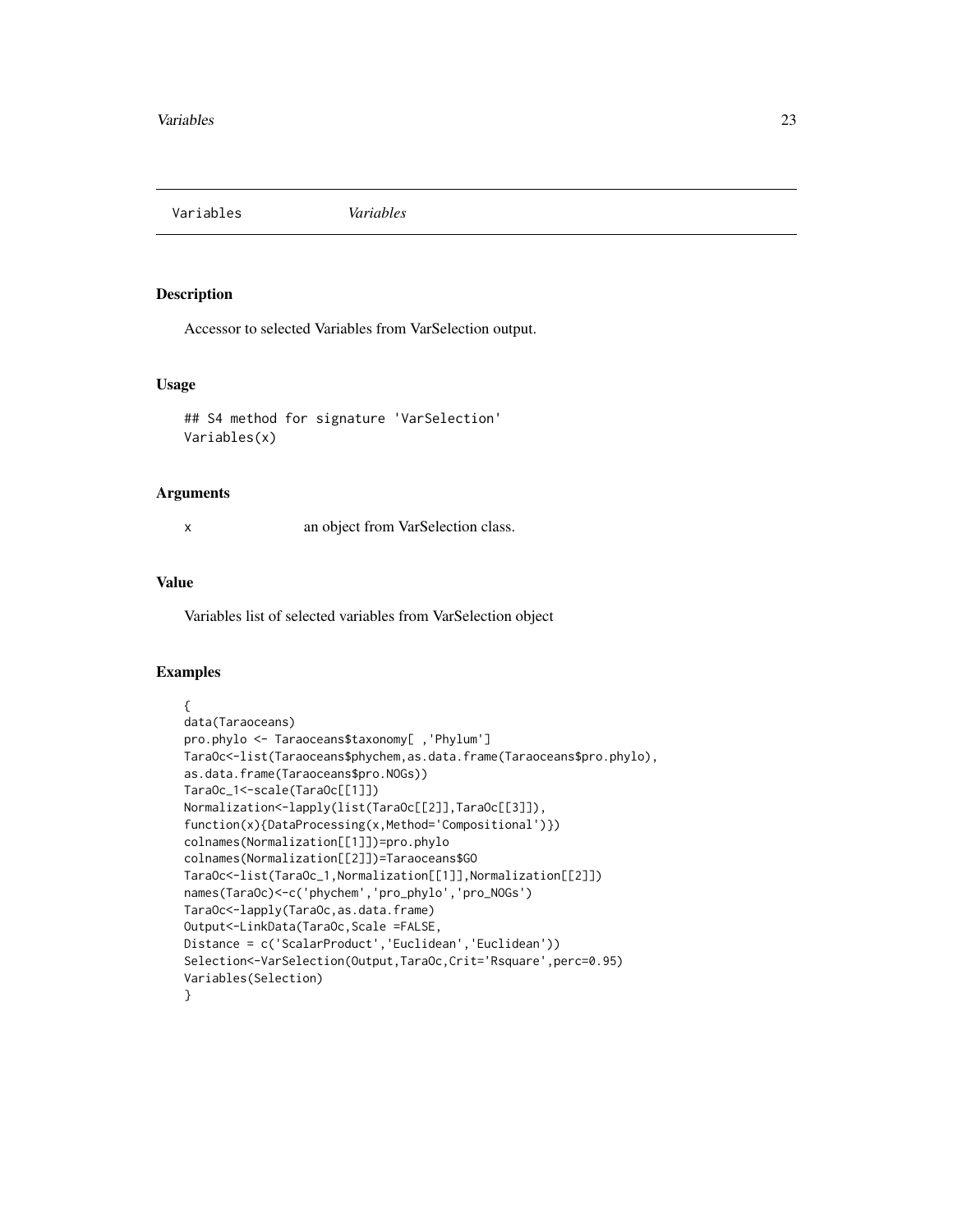<span id="page-23-0"></span>

#### **Description**

Function to do variable selection using a Regression Biplot methodology. This function calculates the regression biplot on the compromise matrix. Biplot can be understood as the decomposition of a target matrix (\$Y=XB\$). Here, \$Y\$ is the matrix containing all variables taken into account in the analisis,  $X\$  is the matrix containing the explaining variables, i.e., the coordinates of compromise matrix and finally, \$B\$ are the regression coefficients to be estimated. Then, the method is interpreted as a general linear regression into the \$X\$ matrix  $(\frac{Y}{A}hat=X(X'X)^{\wedge}(-1)X'Y\$  and the matrix  $X(X'X)^\wedge(-1)X'$  is the projection matrix onto the compromise configuration. We use a classical linear model to obtain the regressors coefficients, however the model could be extended and alternatives methods are able to use. The quality of the regression biplot is measured using the proportion of explained variance by each regression (adjusted r squared coefficient).

#### Usage

```
VarSelection(x, Data, intercept = FALSE, model = "LM",Crit = "Rsquare", perc = 0.9, nDims = 2, Normalize = FALSE)
```
## Arguments

| x         | is an object of DistStatis Class.                                                                                                                                                                                                                                                                                                                                                                                                               |
|-----------|-------------------------------------------------------------------------------------------------------------------------------------------------------------------------------------------------------------------------------------------------------------------------------------------------------------------------------------------------------------------------------------------------------------------------------------------------|
| Data      | should be a list of data.frame or ExpressionSet data with the same length of the<br>number of tables to be integrate. In each dataframe, the Observations (common<br>elements on Statis) should be in rows and the variables should be in columns.<br>Data are the same data used to obtained the compromise configuration. It also<br>can be a MultissayExperiment object, please check help of LinkData function<br>and the package vignette. |
| intercept | Logical. If is TRUE, the models with intercept are computed, else the intercept<br>is zero.                                                                                                                                                                                                                                                                                                                                                     |
| model     | character. 'LM' for classical lm model. We've planned to implemening alterna-<br>tive models in the future.                                                                                                                                                                                                                                                                                                                                     |
| Crit      | Character indicating the variable selection criteria. You could chose 'Raquare' or<br>'p-val'.                                                                                                                                                                                                                                                                                                                                                  |
| perc      | The value of percentil that indicate how much data than are selected.                                                                                                                                                                                                                                                                                                                                                                           |
| nDims     | Numeric that indicates the number of dimensions to use for do the model. De-<br>fault is 2.                                                                                                                                                                                                                                                                                                                                                     |
| Normalize | Logical. If is TRUE, the response variable in each model is normalized.                                                                                                                                                                                                                                                                                                                                                                         |

## Value

a

| VarSelection | VarSelection class with the corresponding completed slots according to the given |
|--------------|----------------------------------------------------------------------------------|
|              | model                                                                            |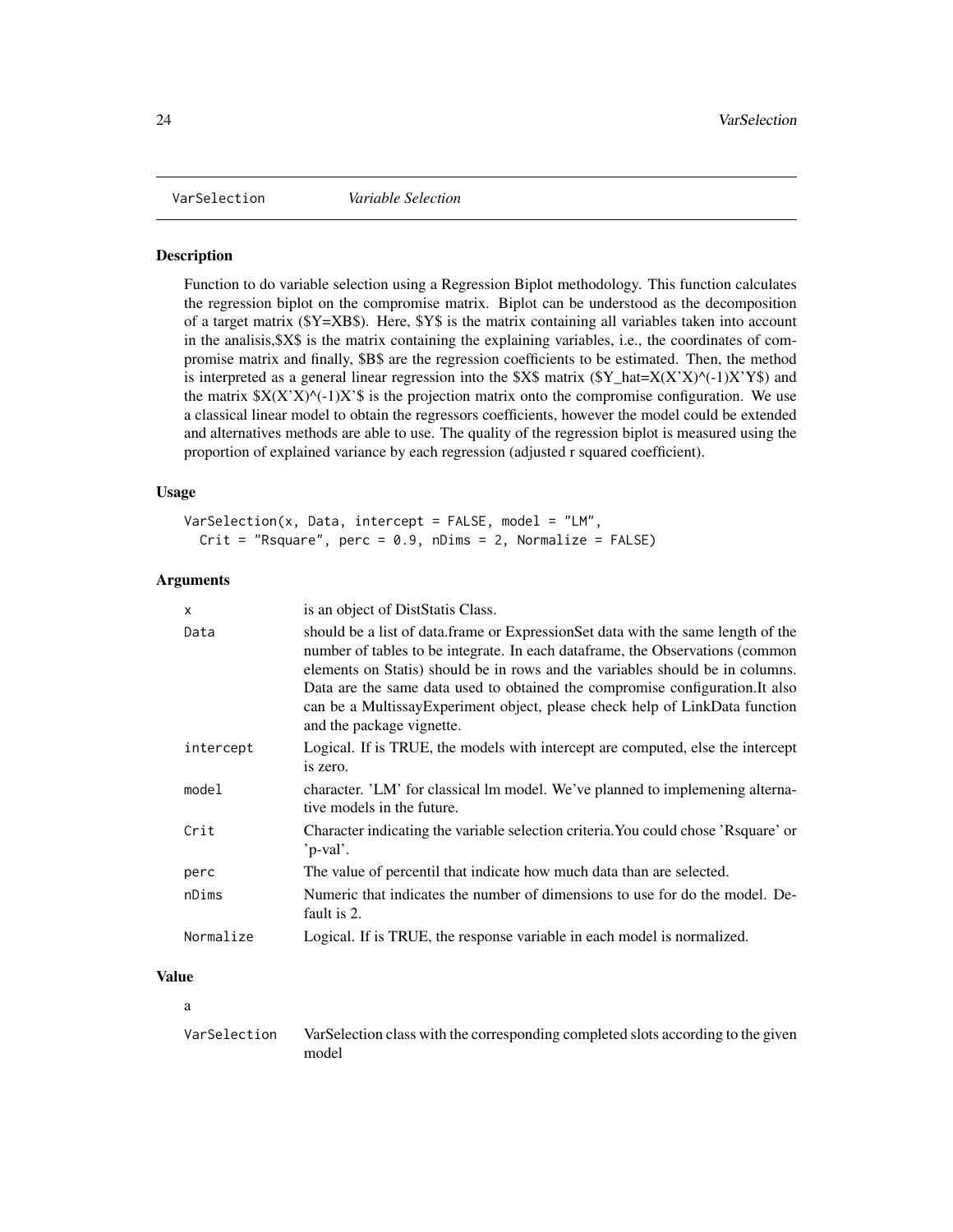## <span id="page-24-0"></span>Author(s)

Laura M Zingatetti

## References

1.

- 2. Gabriel, K. (1971). The biplot graphic display of matrices with application to principal component analysis. Biometrika 58(3), 453–467.
- 3. Gower, J. & Hand, D. (1996). Biplots, Monographs on statistics and applied probability. 54. London: Chapman and Hall., 277 pp.
- 4. Greenacre, M. J. (2010). Biplots in practice. Fundacion BBVA.

#### Examples

```
{
data(Taraoceans)
pro.phylo <- Taraoceans$taxonomy[ ,'Phylum']
TaraOc<-list(Taraoceans$phychem,as.data.frame(Taraoceans$pro.phylo),
as.data.frame(Taraoceans$pro.NOGs))
TaraOc_1<-scale(TaraOc[[1]])
Normalization<-lapply(list(TaraOc[[2]],TaraOc[[3]]),
function(x){DataProcessing(x,Method='Compositional')})
colnames(Normalization[[1]])=pro.phylo
colnames(Normalization[[2]])=Taraoceans$GO
TaraOc<-list(TaraOc_1,Normalization[[1]],Normalization[[2]])
names(TaraOc)<-c('phychem','pro_phylo','pro_NOGs')
TaraOc<-lapply(TaraOc,as.data.frame)
Output<-LinkData(TaraOc,Scale =FALSE,
Distance = c('ScalarProduct','Euclidean','Euclidean'))
Selection<-VarSelection(Output,TaraOc,Crit='Rsquare',perc=0.95)
}
```
VarSelection-class *class VarSelection*

#### Description

Class VarSelection S4 class (linkHD: integrating multiple heterogeneous datasets) VarSelection is a class to perform variable selection from a DistStatis object.

#### Features

- 1. class to perform variable selection using Linear Regression Biplot onto the Compromise-Subespace
- 2. This method allow variable selection and classification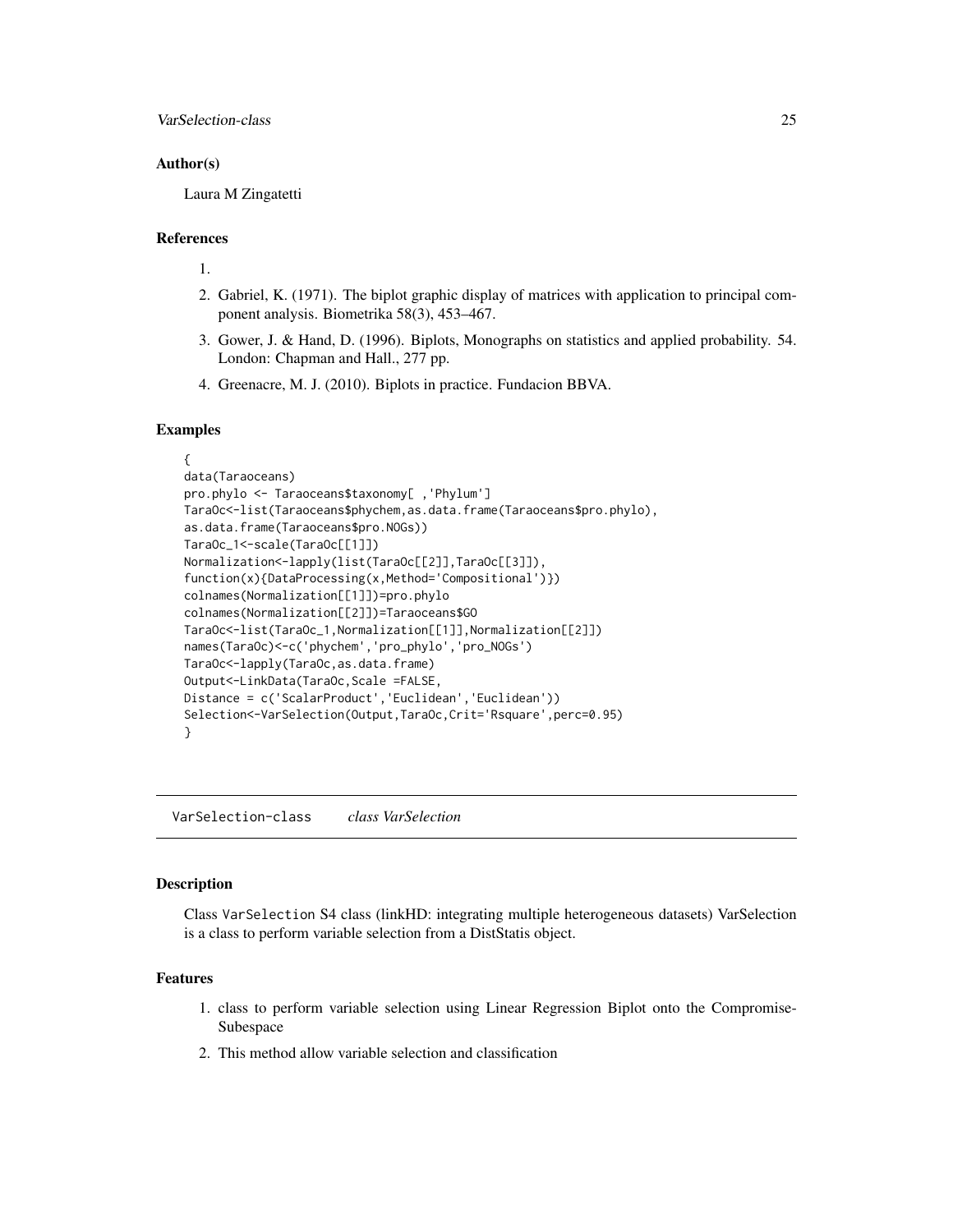## <span id="page-25-0"></span>Fields

- Variables return all the selected variables (and the frecuency of selection).
- Coordinates represent the coordenates (Betas coeeficients on LM) of the selected variables.
- VarTable data.frame indicating which table selected variables come from.
- values data.frame contains the R2 or pvalue (fdr) of selected variables (it depends of the Crit used).

#### Accesors

- Variables return all the selected variables (and the frecuency of selection).
- Coordinates represent the coordenates (Betas coeeficients on LM) of the selected variables.
- VarTable dataframe indicating the table that each selected variable comes from.
- values data.frame which contains the R2 or pvalue (fdr) of selected variables (it depends of the Crit used).

#### VarSelection-class-general-functions

print Generated basic output for VarSelection class

@author Laura M Zingaretti

#### References

- 1. Gabriel, K. (1971). The biplot graphic display of matrices with application to principal component analysis. Biometrika 58(3), 453–467.
- 2. Gower, J. & Hand, D. (1996). Biplots, Monographs on statistics and applied probability. 54. London: Chapman and Hall., 277 pp.

## Examples

```
{
showClass('VarSelection')
}
```
VarTable *VarTable*

#### Description

Accessor to Table with the selected variables from VarSelection output.

#### Usage

```
## S4 method for signature 'VarSelection'
VarTable(x)
```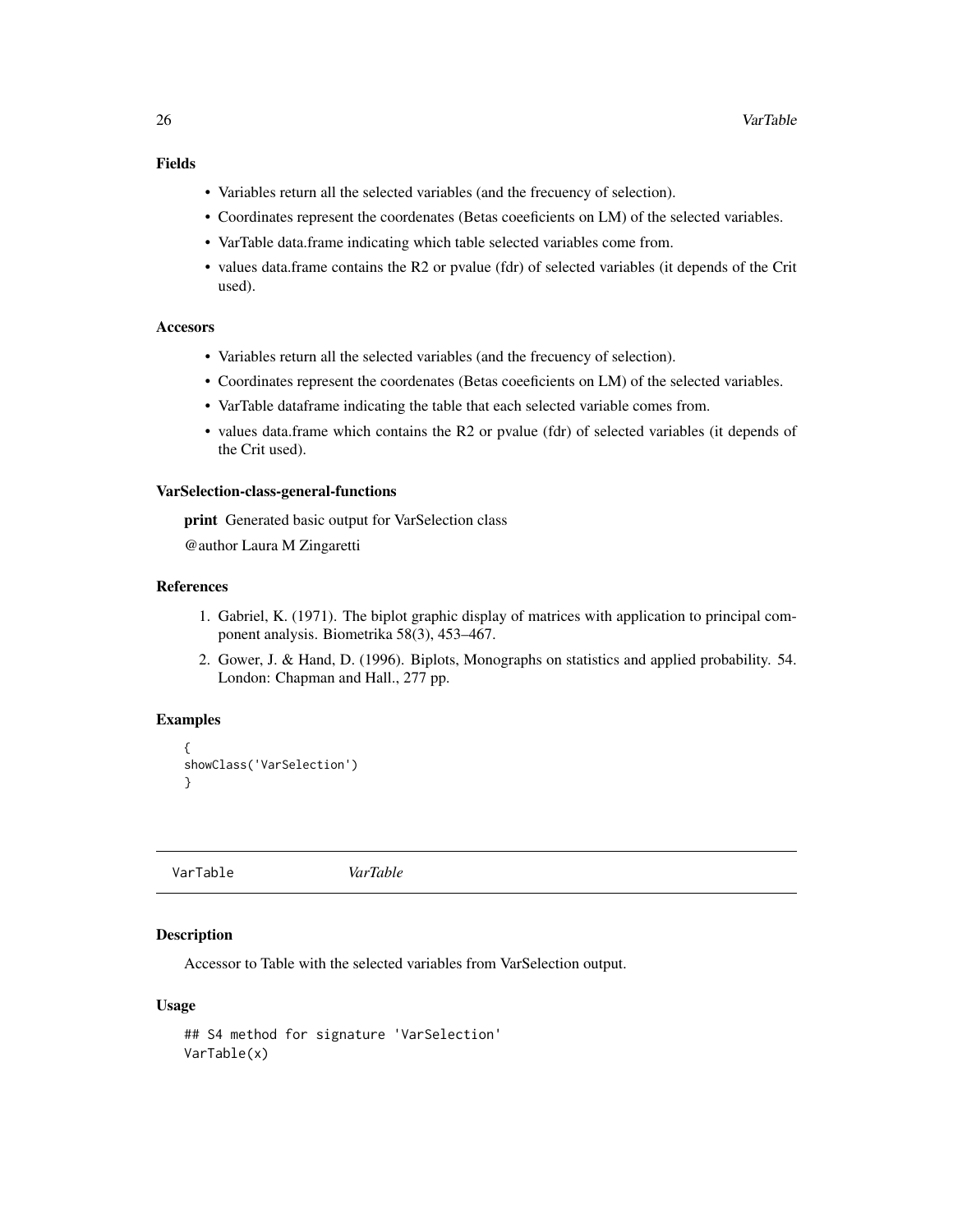## <span id="page-26-0"></span>Var\_coordinates 27

#### Arguments

x an object from VarSelection class.

#### Value

VarTable data.frame with the name of input tables in the LinkData function

## Examples

```
{
data(Taraoceans)
pro.phylo <- Taraoceans$taxonomy[ ,'Phylum']
TaraOc <- list(Taraoceans$phychem, as.data.frame(Taraoceans$pro.phylo),
as.data.frame(Taraoceans$pro.NOGs))
TaraOc_1<-scale(TaraOc[[1]])
Normalization<-lapply(list(TaraOc[[2]],TaraOc[[3]]),
function(x){DataProcessing(x,Method='Compositional')})
colnames(Normalization[[1]])=pro.phylo
colnames(Normalization[[2]])=Taraoceans$GO
TaraOc<-list(TaraOc_1,Normalization[[1]],Normalization[[2]])
names(TaraOc)<-c('phychem','pro_phylo','pro_NOGs')
TaraOc<-lapply(TaraOc,as.data.frame)
Output<-LinkData(TaraOc,Scale =FALSE,
Distance = c('ScalarProduct','Euclidean','Euclidean'))
Selection<-VarSelection(Output,TaraOc,Crit='Rsquare',perc=0.95)
VarTable(Selection)
}
```
Var\_coordinates *Var\_coordinates*

#### Description

Accessor to the coordinates projections into the compromise configuration of the selected variables from VarSelection output.

#### Usage

```
## S4 method for signature 'VarSelection'
Var_coordinates(x)
```
#### Arguments

x an object from VarSelection class.

#### Value

Var\_Coordinates, Coordinates of variables into the common configuration, i.e. the compromise from LinkData function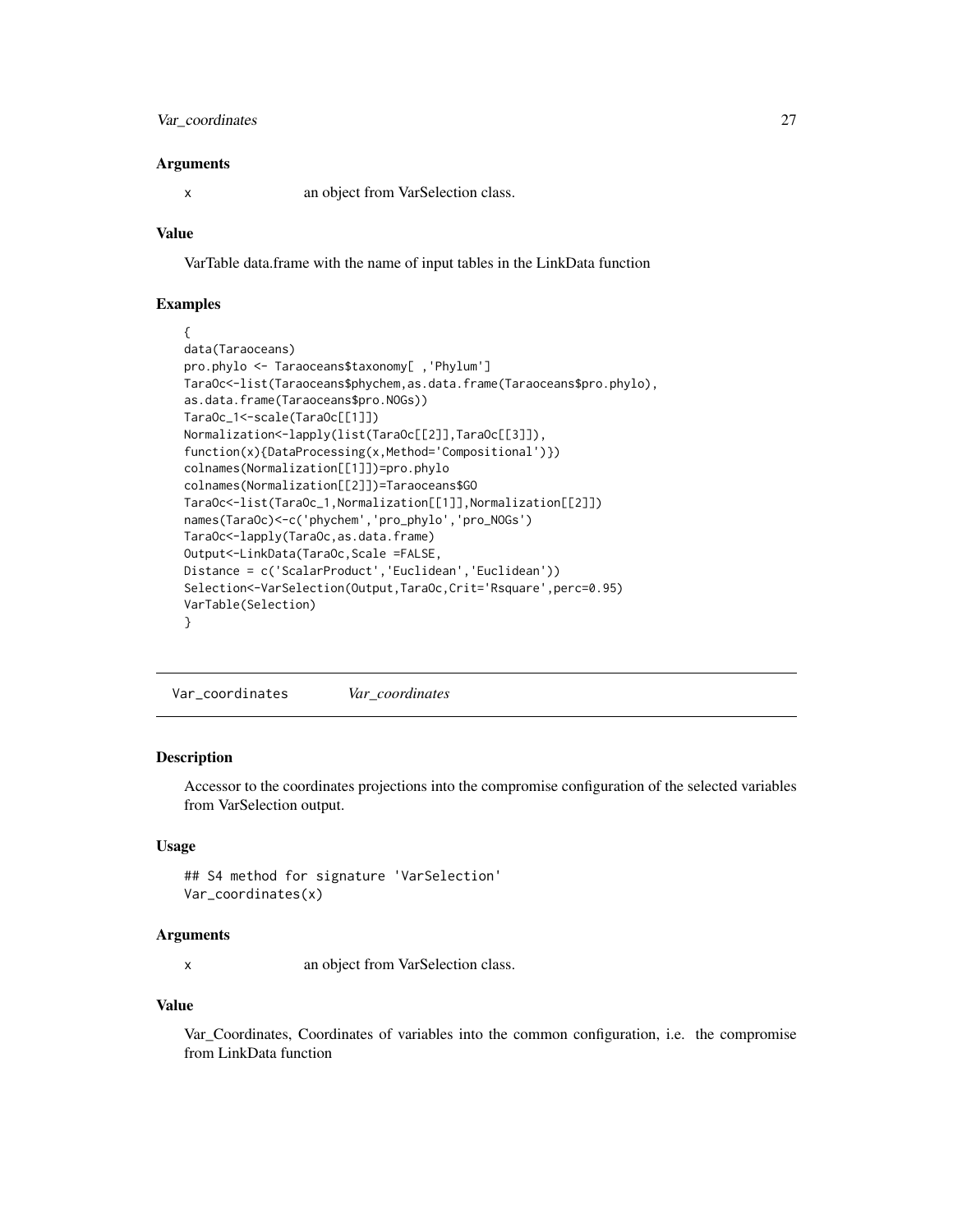```
{
data(Taraoceans)
pro.phylo <- Taraoceans$taxonomy[ ,'Phylum']
TaraOc<-list(Taraoceans$phychem,as.data.frame(Taraoceans$pro.phylo),
as.data.frame(Taraoceans$pro.NOGs))
TaraOc_1<-scale(TaraOc[[1]])
Normalization<-lapply(list(TaraOc[[2]],TaraOc[[3]]),
function(x){DataProcessing(x,Method='Compositional')})
colnames(Normalization[[1]])=pro.phylo
colnames(Normalization[[2]])=Taraoceans$GO
TaraOc<-list(TaraOc_1,Normalization[[1]],Normalization[[2]])
names(TaraOc)<-c('phychem','pro_phylo','pro_NOGs')
TaraOc<-lapply(TaraOc,as.data.frame)
Output<-LinkData(TaraOc,Scale =FALSE,
Distance = c('ScalarProduct','Euclidean','Euclidean'))
Selection<-VarSelection(Output,TaraOc,Crit='Rsquare',perc=0.95)
Var_coordinates(Selection)
}
```